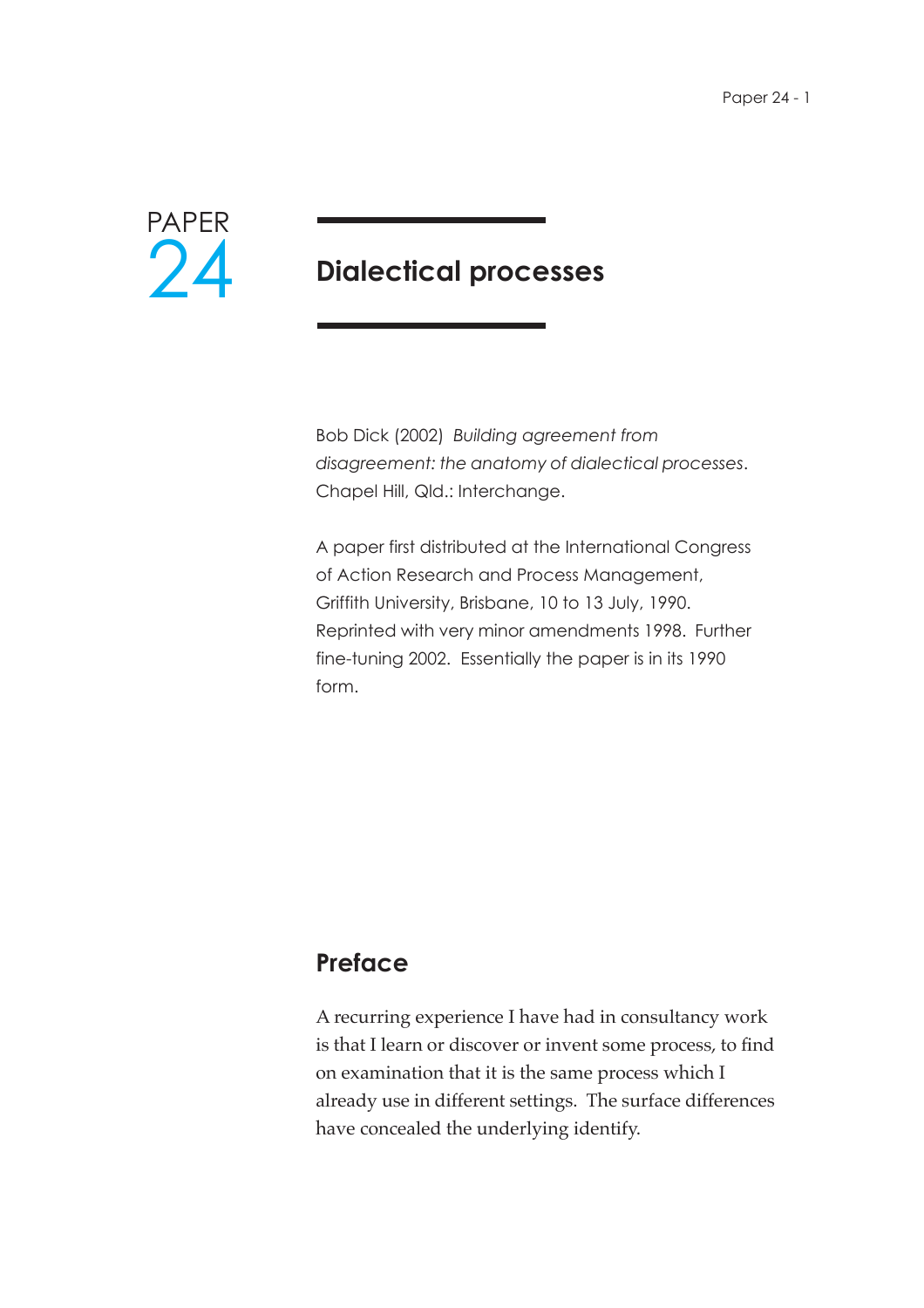On other occasions I perform some minor fine tuning to a process in the heat of the moment, and it changes character before my very eyes.

This has been particularly true of dialectical processes, the processes which generate agreement out of disagreement. For years I tinkered with a number of processes for managing information, only to discover eventually that just a few essential principles were being applied. Or I dealt a little differently with a consensus-identifying process and, chameleon-like, it was transformed.

A fascination with delphi helped me to recognise the family resemblances of the processes I now call dialectical. This monograph documents some of the conclusions I was eventually drawn to.

It is written primarily for people who are called upon to design processes. Those who will find it most useful, I think, are the growing numbers of people who practise social consultancy. Large amounts of human endeavour are squandered in meetings which are intended to solve problems, or set goals, or make decisions. Many such meetings use unstructured conversation to make decisions, at the cost of little progress and much ennui.

When meetings are structured, the structures are often adversarial: they aim not for resolution but merely for a decision. Or they are consensual, which assumes that agreement is easily achievable. When resolution is possible but difficult, dialectical processes are instead indicated.

Over the time that I have been interested in process design, and in the differences between dialectical and other processes, I have continued to experiment in my teaching and consultancy with different processes. I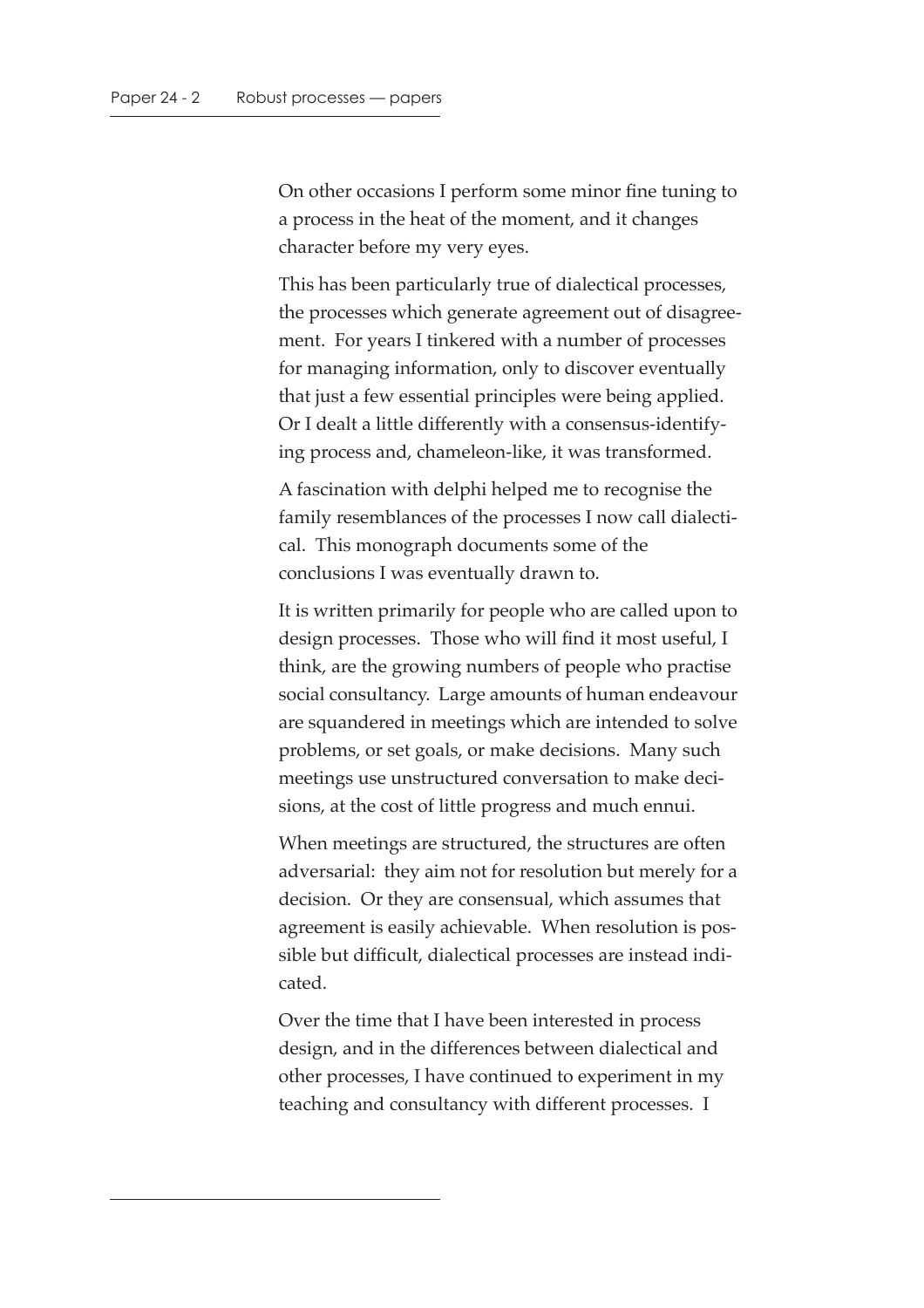thought a lot about the important dimensions. Most of this, however, took place in my head. For some years now I have intended to write something on process design, but other imperatives pushed aside the task. The advent of an International Congress on Process Management seemed too good an opportunity to miss. It provided the initial encouragement for me to explore some of these issues in print.

#### **Acknowledgments**

I acknowledge with pleasure some of the people who have contributed to my thoughts on this matter. Tim Dalmau, above all, has been a regular companion for my mental journeys through the jungles of process design. My friends from Core Consulting Services have also played a part; a greater part than they suspect, I think. They are Keithia Wilson, Elinor Drake and Alf Lizzio. Cindy Gallois and I have had conversations which later triggered new understandings for me. In earlier days, Trish Vilkinas and I did some interesting process design together. Those people who have joined my university classes, or who as clients have paid me to use them as living experiments, I also owe much.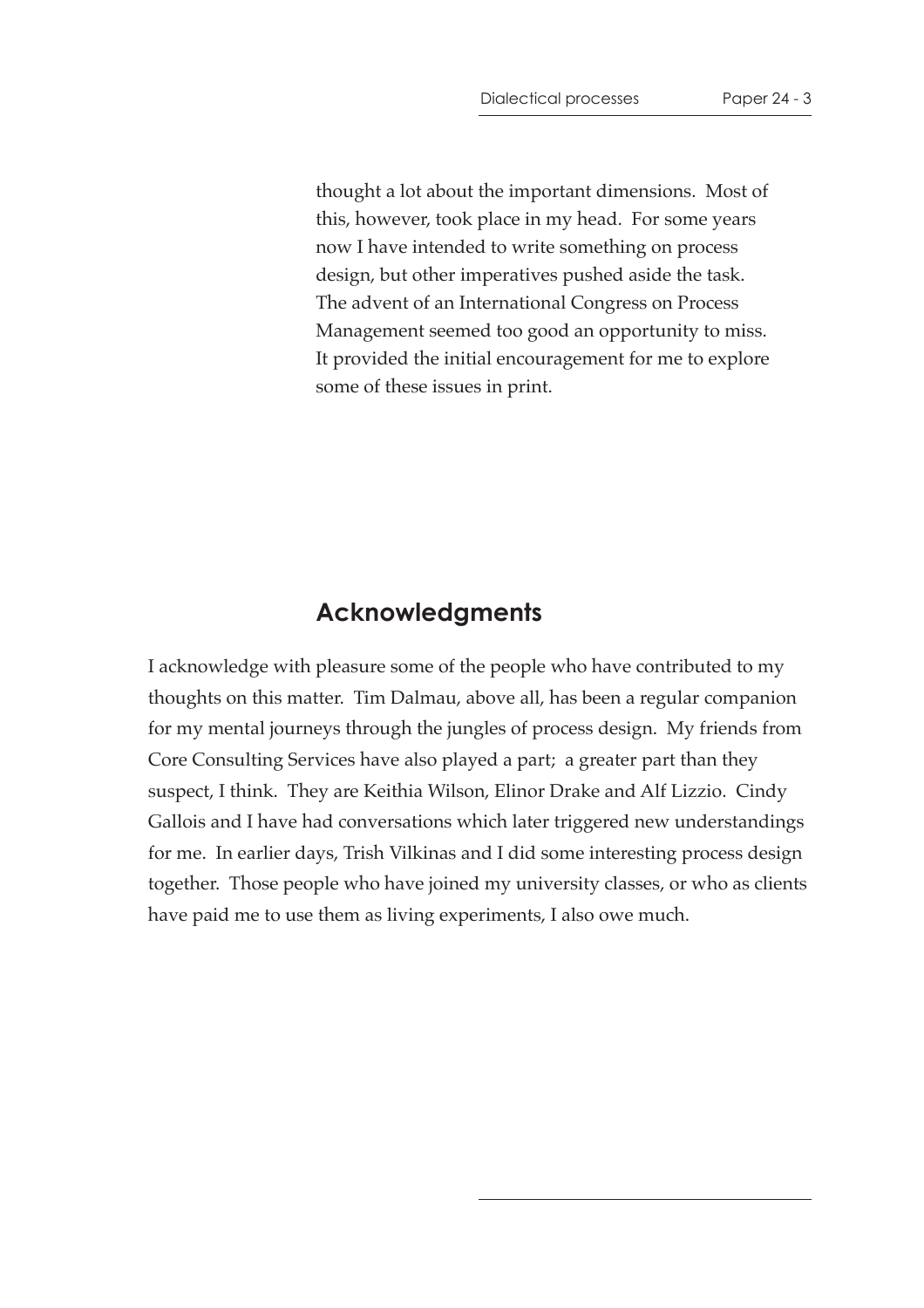## **Overview**

Collective human action requires collective decision. So there are processes for carrying out these decision-making activities. Most of those in common use are adversarial: in the common jargon, win/lose. One person's gain is another's loss. The key players in the activity try to present their case in a way which improves their chance of being on the winning side, so to speak.

There is another family of processes with different qualities. They try to satisfy all parties; so they are commonly known as consensual or win/win. If there is enough agreement between people to provide the beginnings of a resolution, consensual processes can yield better collective outcomes. But they sometimes do not work. Some situations are beyond their resolution, especially when there are important conflicts present.

A third family of processes is often regarded as part of the consensual family. The differences are so great, however, that this may be a poor categorisation. Certainly, these processes are win/win in intent. The way they go about achieving the outcomes is in marked contrast to the approaches common in consensual processes. Focussing on *dis*agreements, they seek to turn them into agreements. Out of the dialectic between opposing views a greater understanding emerges. They may be called dialectical processes.

Their style, too, is very different. Within minutes of experiencing a dialectical process you would recognise it as something quite apart from either adversarial processes, or those which you might call soft consensus.

As I have begun to explore such processes, I have learned slowly how they operate. And in this regard, I find that delphi provides a clear illustration of their mechanics. A cyclic technique often used for forecasting future trends, delphi is conducted by mail with a panel of experts. As the panel members exchange information about their opinions and the underlying evidence, they grope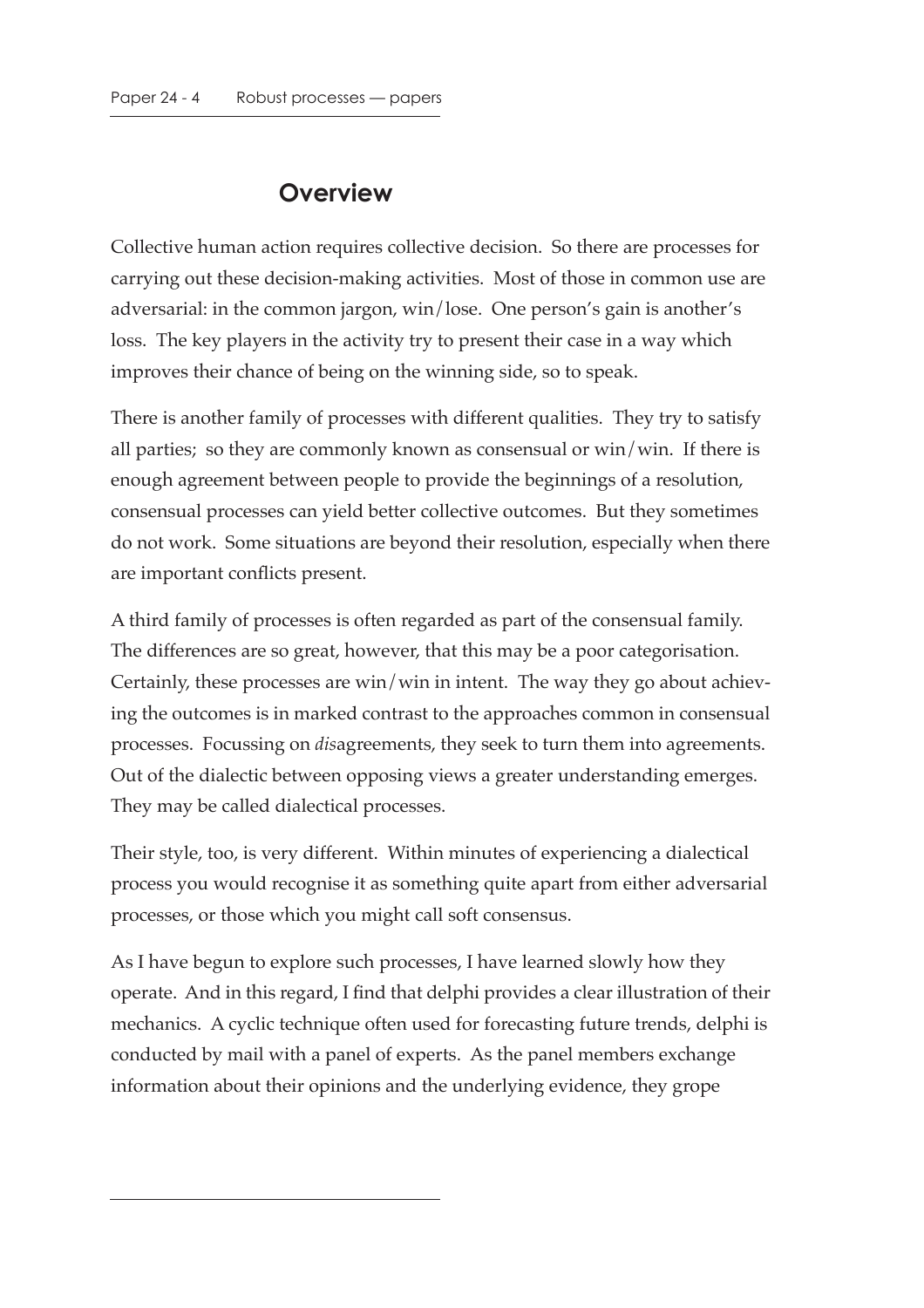collectively towards a consensus. As it is usually by mail, the mechanics are less overlaid by relationship issues.

In this monograph,  $\frac{1}{1}$  therefore, I analyse the operation of a mail delphi. In the anatomy of delphi I uncover the consensus-producing mechanisms and explore them in some depth. The result, I believe, is a practical exposition of how a dialectic can operate.

As the panel members don't meet face to face, their adversarial instincts are less likely to be triggered by the situation. Separated by distance, and often anonymous, they find their egos less under threat. Their communication more easily remains constructive.

In this monograph I first describe a conventional mail delphi. I analyse it to explain its dynamics. After a comment about the management of relationships and processes, I then provide a description of a face-to-face variant. It is a timeefficient alternative for collective decision making where there is a high potential for conflict. Other dialectical processes are then identified and briefly addressed.

## **Delphi, conventionally**

As I said, the common approach is to conduct delphi by mail.  $2, 3$  A panel of experts, people with relevant knowledge, provides the information. The purpose of the delphi is for the panel to reach agreement on some issue where

<sup>1.</sup> An earlier and somewhat more primitive form of this paper appeared under the title *Delphi as a dialectical process: generating agreement out of disagreement*, Paper distributed a the International Conference of Conflict Resolution Trainers, Sydney, 1989.

<sup>2.</sup> There are numerous descriptions of delphi. See, for example, the summaries of delphi and other forecasting techniques in J. Scott Armstrong (1978), *Long-range forecasting: from crystal ball to computer*, New York: Wiley, or Delbecq, A.L., Van de Ven, A.H. and Gustafson, D.H.(1975), *Group techniques for program planning: a guide to nominal group and delphi processes*, Glenview, Ill.: Scott Foresman.

<sup>3.</sup> Or, currently, by email.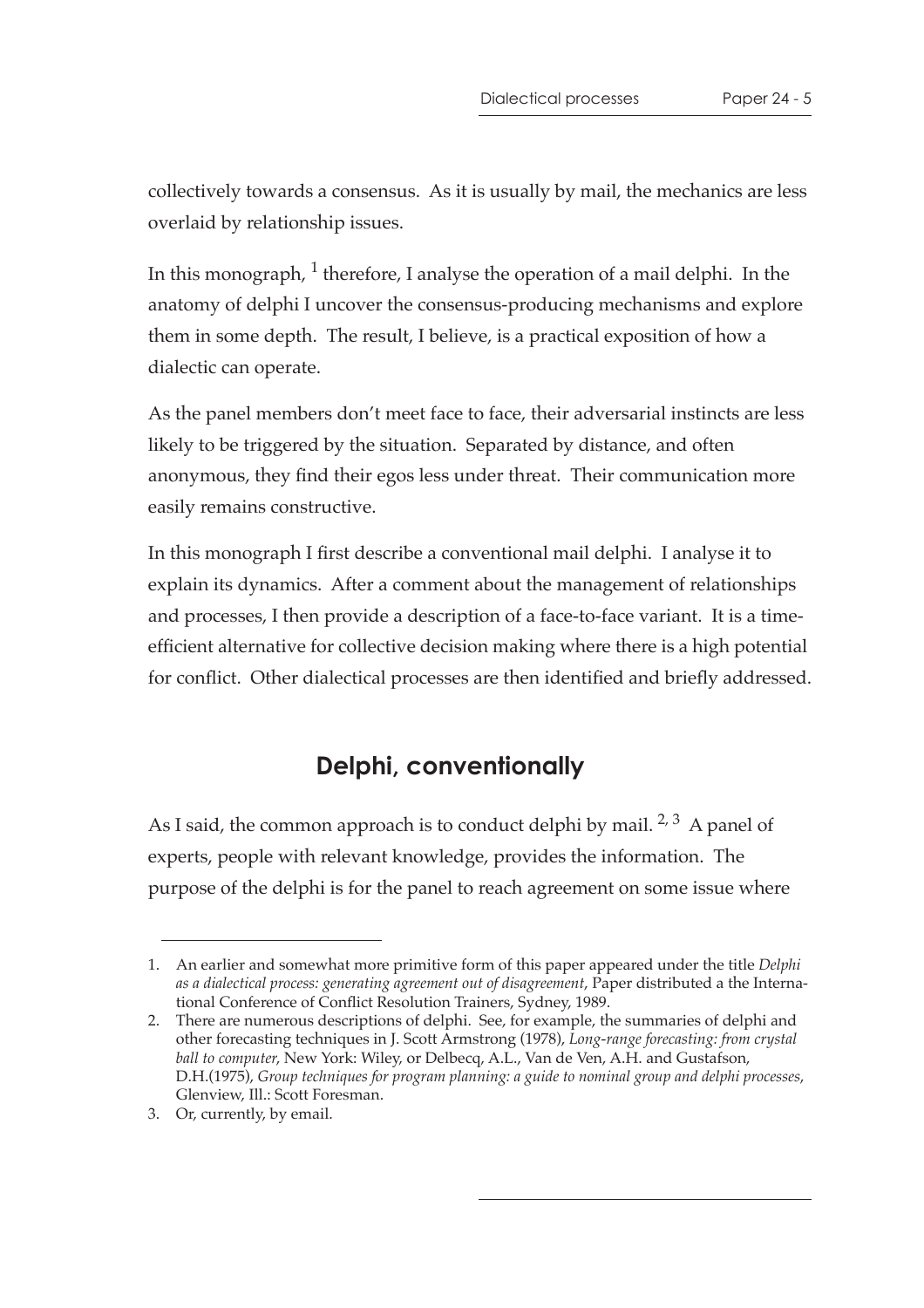they may not initially agree. In other words, its purpose is to generate agreement out of disagreement.

The most common use of delphi is in forecasting. Most often it is done in a form which allows the information to be numerical (such as the year by which a certain event is expected to occur). Numerical information is easier to collate and communicate. It consists of multiple rounds. In each of them the panelists exchange information.

(Though delphi was much used in the 1960s and early 1970s it receives little use these days.  $4$  The reason, I suspect, is because of a savage critique by Sackman.  $5$ As Sackman has quite misunderstood the nature of delphi<sup>6</sup> I won't attempt to answer his critique here. Even if his were an accurate critique, an analysis of delphi is still appropriate for present purposes.)

Here is a description of a typical procedure...<sup>7</sup>

The facilitator decides the research question. For ease of analysis and communication, as already mentioned, it is most frequently one which can be answered numerically. For example it could be...

*"By what year will natural voice recognition be readily available for personal computers at a cost less than \$2000?"*

The panel is recruited, and presented with the research question by mail. They are asked to respond by mail with their estimate. This is the first round.

<sup>4.</sup> That is changing, I think. There seems to have been an increase in the use of delphi since this paper was first written.

<sup>5.</sup> Sackman, Harold (1975). *Delphi critique: expert opinion, forecasting and group process*. Lexington, Mass.: Heath.

<sup>6.</sup> Coming from a background of quantitative psychological research, and at a time when such research was often quite constrained, Sackman was not well placed to carry out his critique. He analyses delphi as if it were a research process rather than a decision making process; this leads him to offer criticism which is unfortunate and in my judgment inappropriate.

<sup>7.</sup> Parts of the argument in this monograph also appear in my brief monograph *Rigour without numbers: the potential of dialectical processes as qualitative research tools*, Interchange, 1989.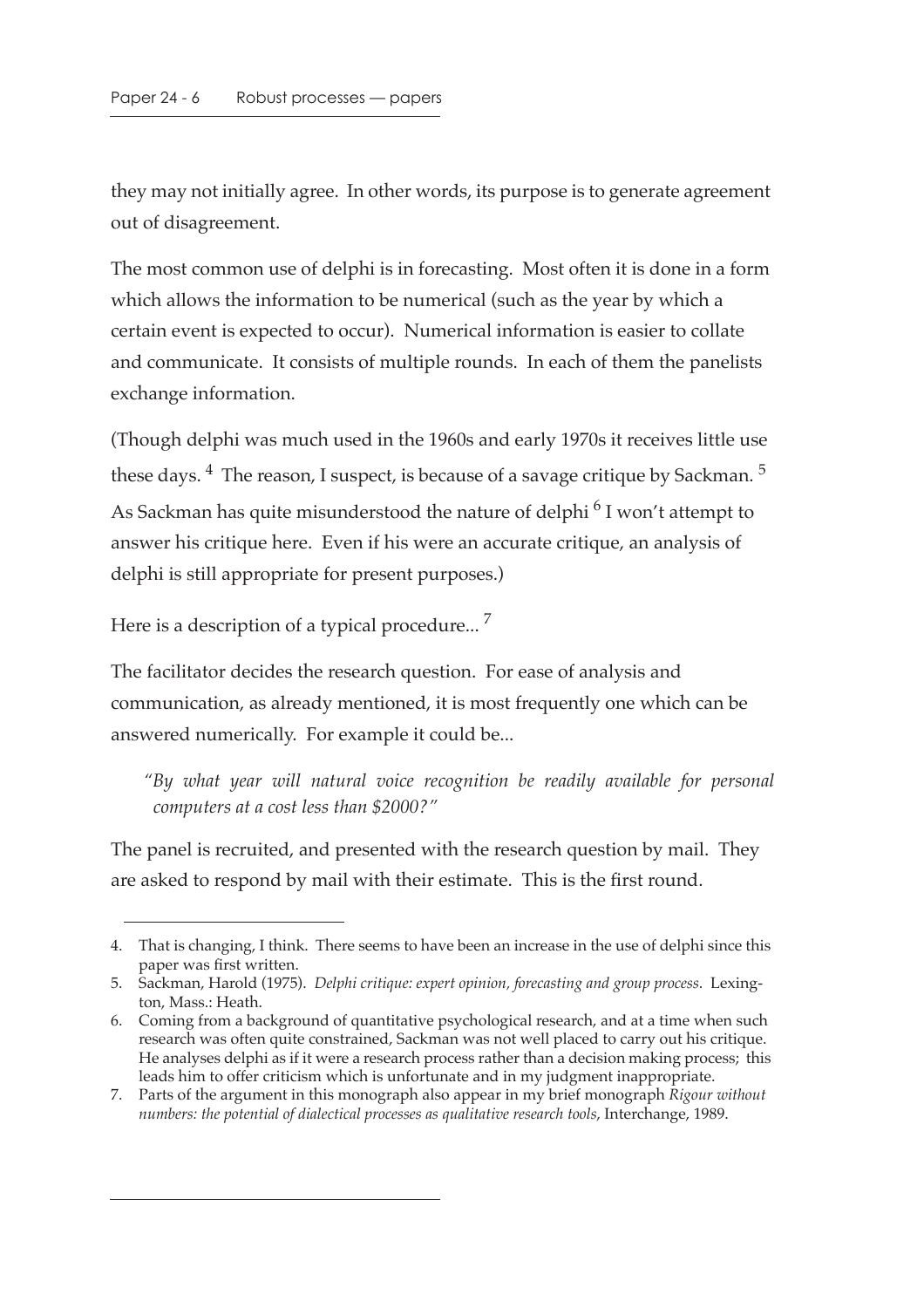The facilitator collates their responses and notifies the panel members of the results. This is where numerical approaches have an advantage: you need report only some indication of the midpoint and of the spread of responses. The midpoint can be reported economically as a mean or median. Common measures of the spread are standard deviation or interquartile range (if you don't know what these are it doesn't greatly matter).

Subsequent rounds are a little more complex for both the panelists and the facilitator.

On the second and later rounds, panel members have a choice. They may either vary their estimate in the direction of an emerging consensus, or offer reasons for standing their ground.

As there is now both numerical and textual information provided, the facilitator has a harder job. The numerical information can again be summarised by an indication of a midpoint and of the spread. The textual information also has to be collated in some way. The nature of the task addressed by the delphi will influence this; it may be enough to choose some representative quotes to present views mentioned more than once. Extreme views may be reported in their entirety, perhaps shorn of polemic or rhetoric. Otherwise, some form of content analysis  $8$  could be used.

In short, the main features of delphi are...

- the use of a panel of people expert in the relevant fields;
- the conduct of the process by mail; and
- $\blacksquare$  the use of multiple rounds
- the feedback of collated information to panel members between rounds.

Figure 1 summarises the process.

<sup>8.</sup> O.R. Holsti (1969), *Content analysis for the social sciences and humanities*, Reading, Mass.: Addison-Wesley, is probably still the bible.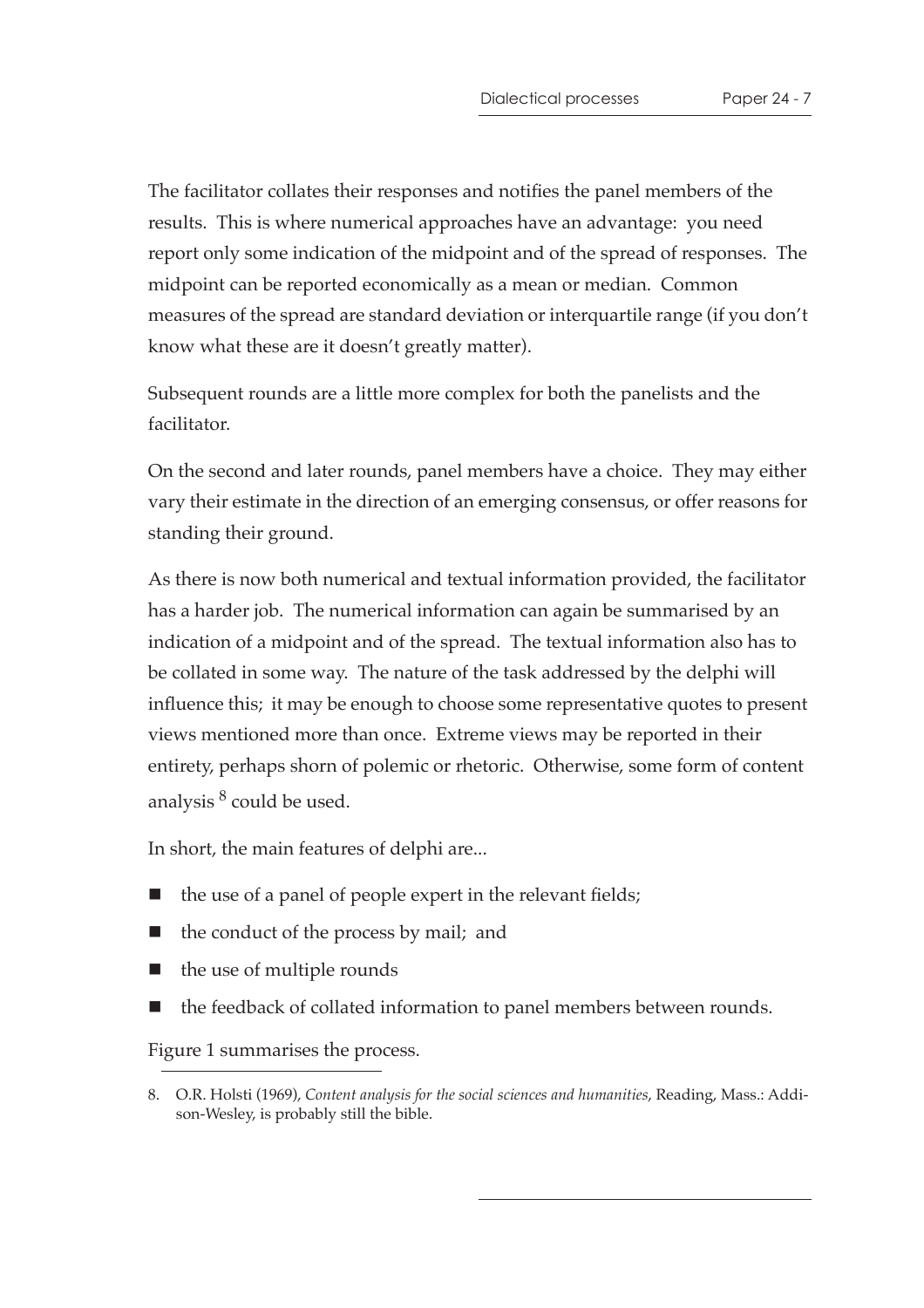

I would have expected there to be some debate about the number of rounds, but this isn't evident. Ideally one might continue to cycle through the process until consensus emerges. In practice it is common to limit a delphi to three rounds. I expect that there are two main reasons for this. First, three rounds usually generate something approaching consensus (I'll return to this later). A second reason is that users often have to estimate costs ahead of time to obtain funding; so they try to predict the smallest number of rounds that will work. Three rounds do produce convergence (though there is some debate about whether they increase accuracy). <sup>9</sup>

What most typically happens is that by the third round, panel members converge towards a single estimate. On occasions there is only partial convergence,

<sup>9.</sup> There is some evidence provided for this, for example by Roger J. Best (1974), An experiment in delphi estimation in marketing decision making, *Journal of Marketing Research*, 11, 448-452.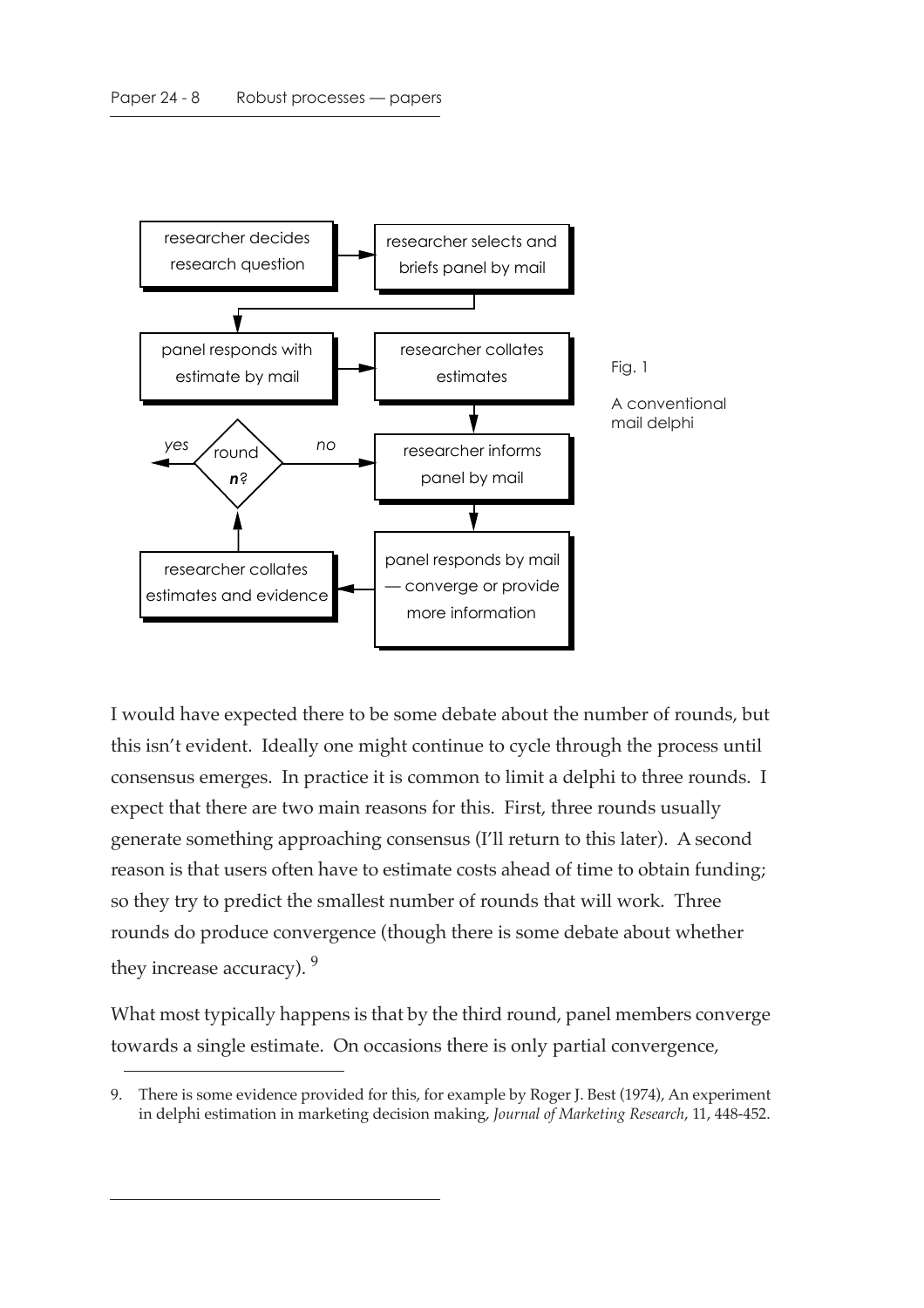towards two or more different estimates; this may be a sign that the estimates depend to some extent on values or ideology.

It is instructive to analyse just what is happening in a mail delphi. This follows.

### **The anatomy of a mail delphi**

To make delphi more amenable to analysis, I'm going to make a number of simplifying assumptions. This will facilitate the initial analysis. I will then revoke the simplifications so that we have addressed delphi in its complexity.

Initially I'll consider delphi merely as a decision-making device. The panel I treat as a single and rational entity, where relationships are not an issue. This will get us started. I will then revoke in turn the assumptions about a single entity, the rationality, and the relationships. The operation of delphi becomes more realistic as the assumptions are abandoned.

For the analysis, any decision-making model will suffice as background. I will use the one I am most familiar with, the Fido model shown in Box 1. I use it as a generic model for communication, problem-solving and decision-making.

In the form shown in Box 1, it is intended as a model of priorities in decisionmaking, problem-solving and communication. It can also be used as a model of the stages of such processes. In that event you proceed upwards from outcomes to information, defining each, and only then do you work back down towards outcomes...

- 1 Define the future outcomes which are desired
- 2 Define the present decisions required to achieve those future outcomes
- 3 Define the information required to make the decisions
- 4 Collect and analyse the information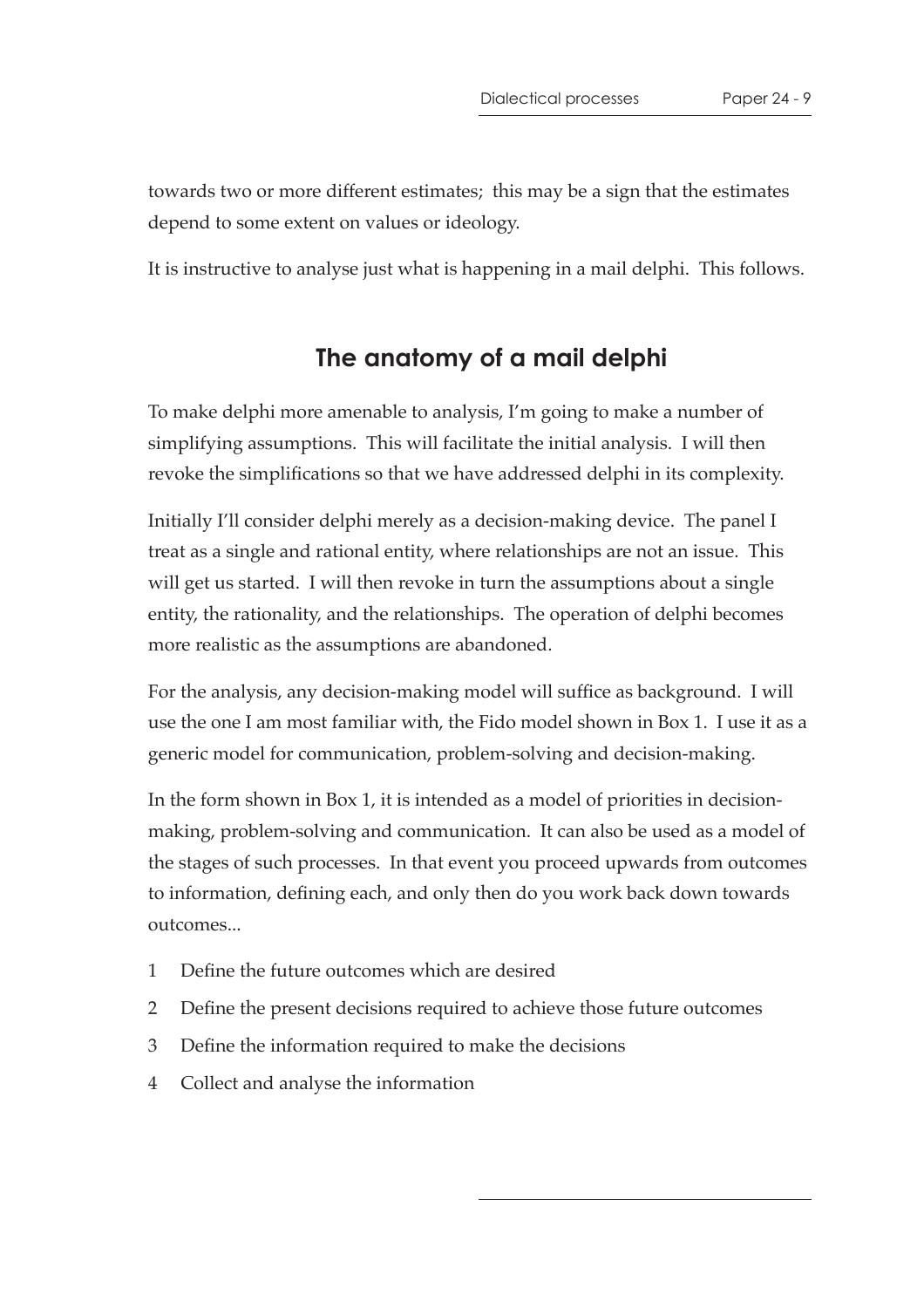- 5 Make the decisions
- 6 Develop an implementation plan
- 7 Implementation and review

It is capable of further elaboration beyond this.  $10$ 

**F**eelings which are

- positive to outcomes, processes, people, self
- not strongly negative towards anything
- allow the interchange and understanding of

**I**nformation which if

- specific, adequate, accurate and relevant
- understood and accepted by all
- helps those present to make more effective

**D**ecisions If these

- have the commitment of those affected
- specify who will do what by when
- include monitoring and coordination
- then the desired

**O**utcomes are more likely to be achieved

The Fido model of decision-making

It will serve as a background model, so that I can check my dissection of delphi against it.

As mentioned, initially I'll consider delphi from the simplest perspective — as a process for decision-making, treating the panel as a single and rational entity.

<sup>10.</sup> See, for example, my *Helping groups to be effective: skills, processes and concepts for group facilitation*, Chapel Hill: Interchange, 1987.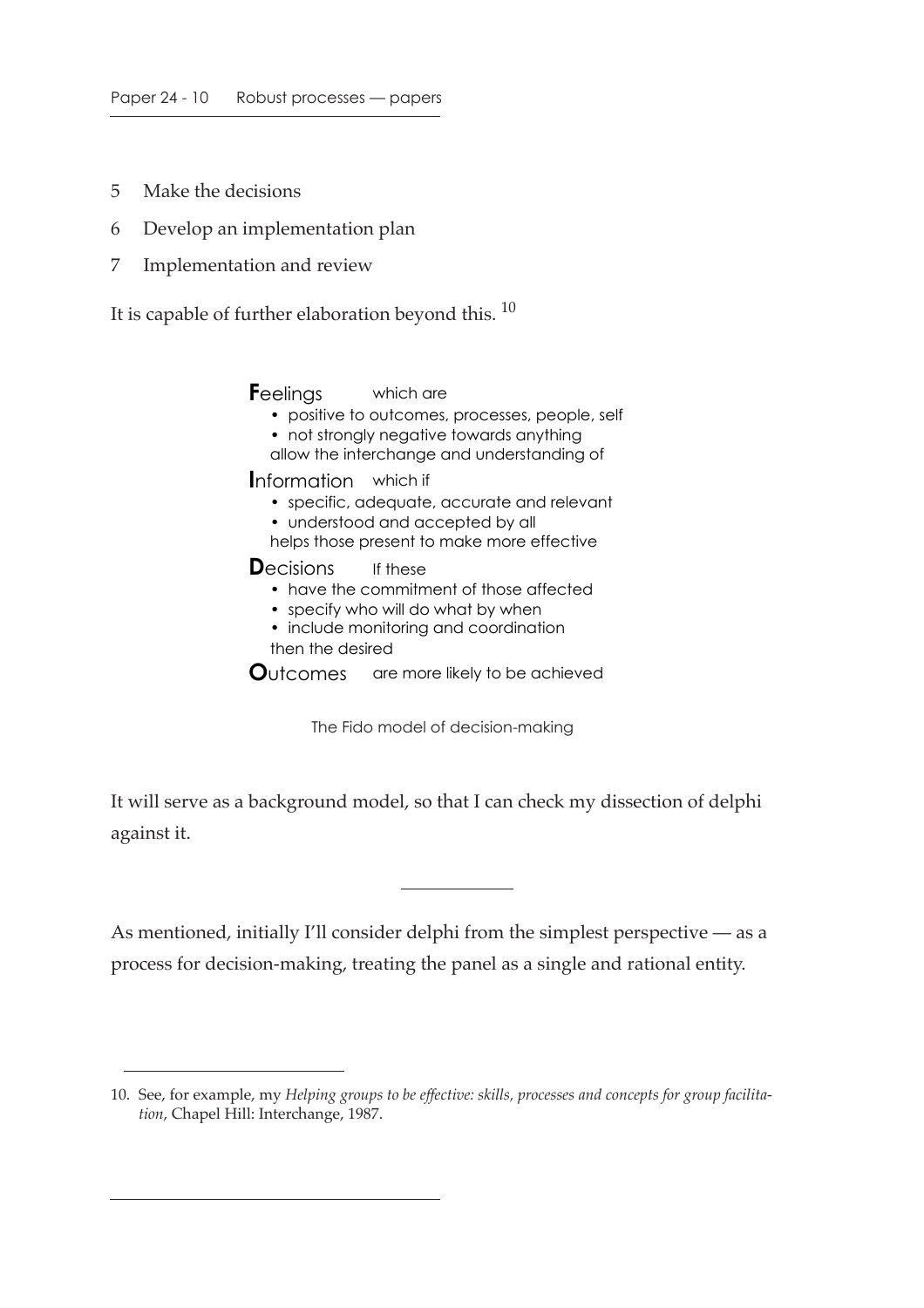## **The panel as a single and rational entity**

The task of the unitary and rational panel is to make the best possible decision on the information available. It appears then, that the requirements for an effective decision are

- that all of the relevant information is available to and understandably by the panel;
- $\blacksquare$  that this information is taken into account in the decision; and
- $\blacksquare$  that the panel is capable of making the most rational decision implied by the information.

This identifies some issues in the design of delphi. The adequacy of the information is one. The capacity of the panel to understand and use it is another.

In terms of implementation, two of the conditions have implications for the choice of panel. First, *coverage*. The decision can be expected to be more accurate if it is possible to choose a panel which has access to all of the relevant information. In terms of Figure 2, if the irregularly-shaped area represents the relevant information, the panel members (the ellipses) must between them access all of this information.

Second, *skills*. It is appropriate to choose panel members for their expertise in some relevant area. It is also important that they have the ability to understand the information and take it into account.

There are also implications for the process. It will work better if it provides encouragement for panel members to take the information into account in making the decision.

Revoke the assumption about a unitary panel, and the situation becomes at once more complex.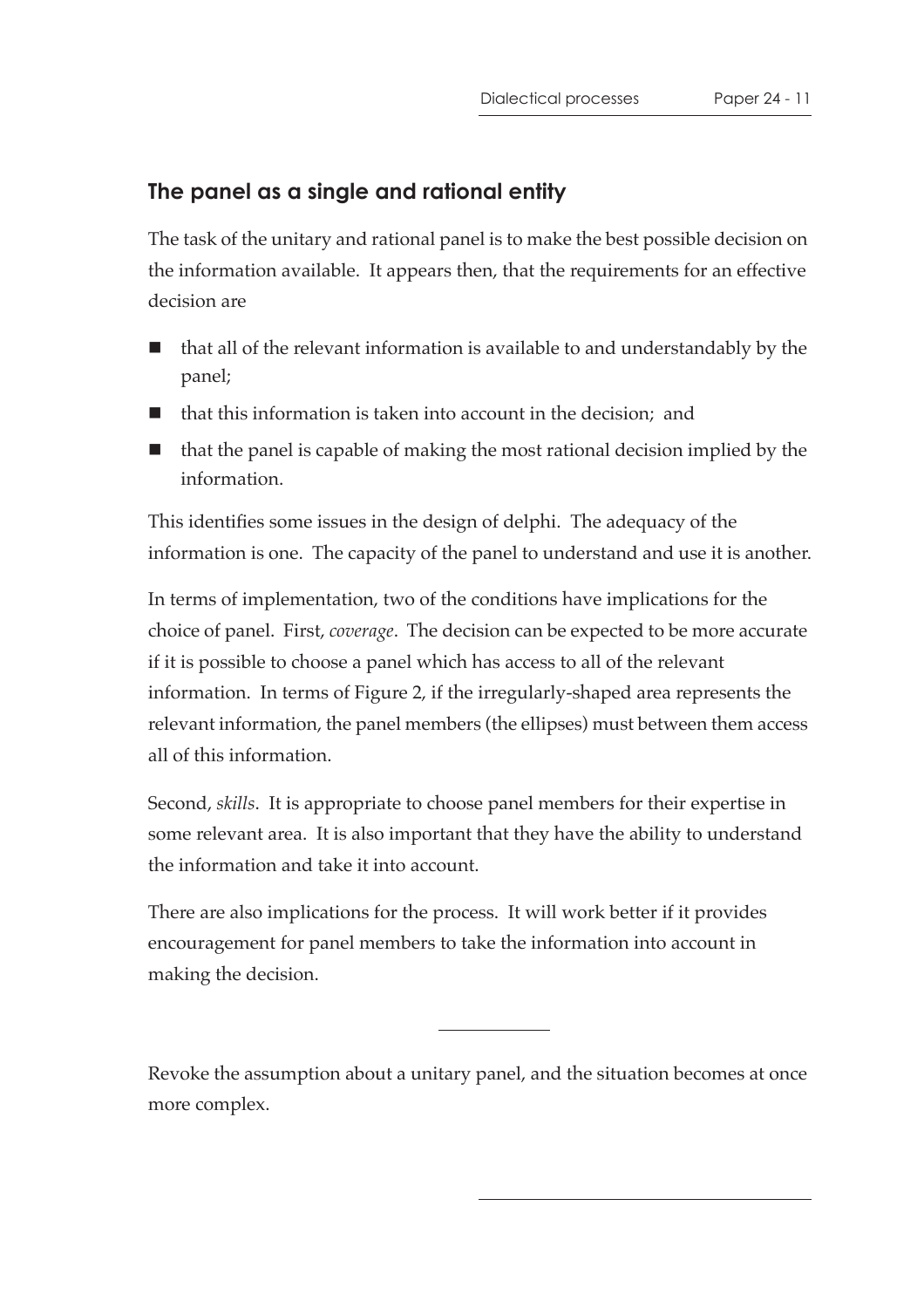

Fig. 2

If some part of the information base (the large area) is not accessible to the panel (the ellipses), the missing information (shaded) may prejudice the accuracy of the decision

#### **A collective but rational panel**

With a collective but rational panel, it is necessary for information to be exchanged between panel members. I must therefore add three conditions to those already listed...

- $\blacksquare$  the panel members must be aware of the information on which their individual judgment is based; that is, their decisions must be conscious;
- $\blacksquare$  they must be capable of communicating it in a form which others can understand; and
- $\blacksquare$  they must be capable of understanding information from outside their own area of expertise, and willing to do so.

To complicate matters, the facilitator acts as a go-between in this endeavour. There are thus the further conditions that the facilitator must be able to understand the information and communicate it in understandable form. (The facilitator might quote panelists verbatim, but must still have enough understanding to select the appropriate information unless she merely reproduces all views.)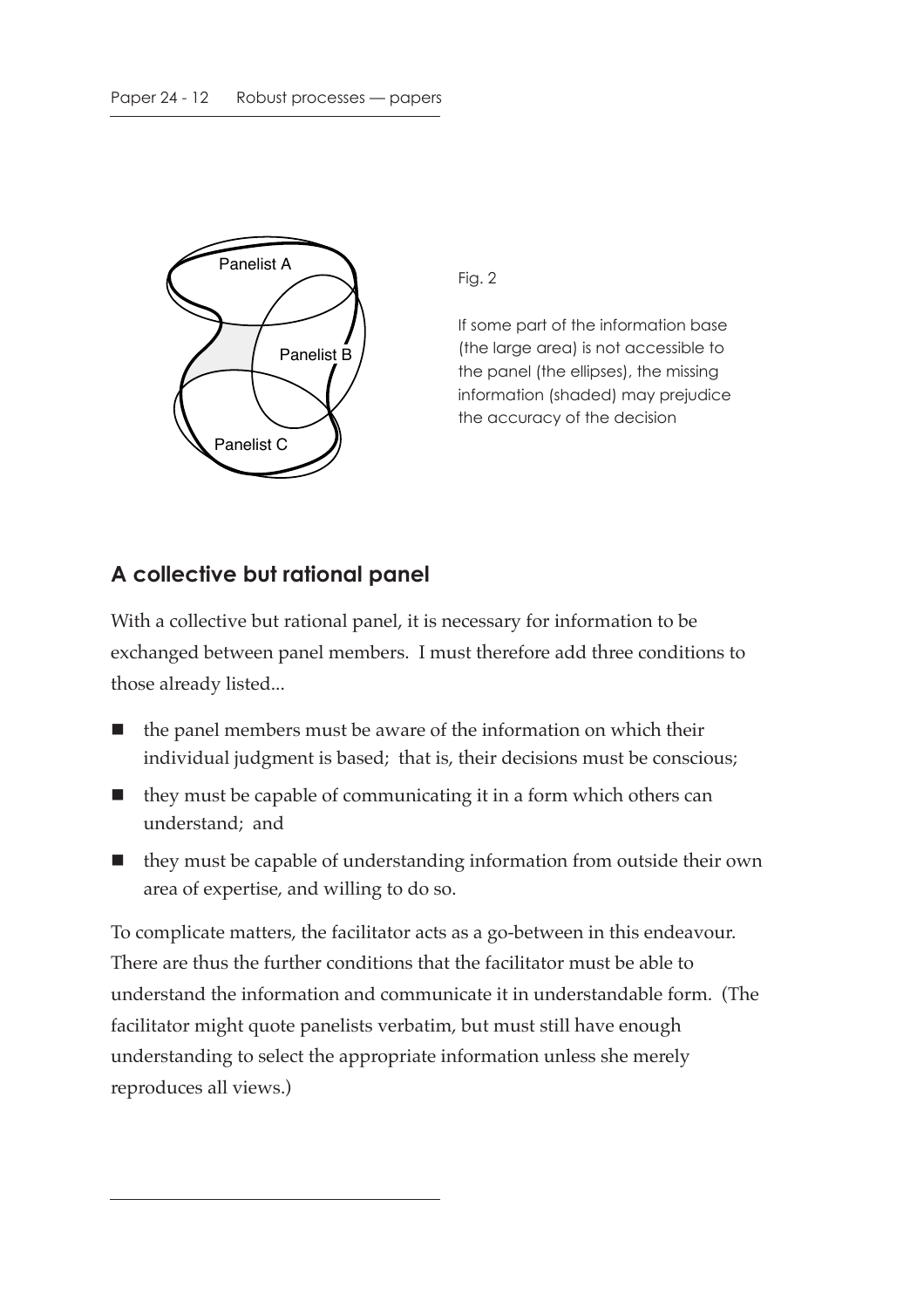Obviously the chosen approach depends to some extent on the topic of the delphi and the actual task to be done. In general, however, the analysis above adds to the criteria for choosing panel members. It also suggests that under some circumstances the choice of facilitator may be important, as well as the methods used to collate and communicate the information.

Now, in the move to realism, remove the assumption that panel members are rational. The relationships are now all that is still missing.

#### **A delphi without relationships**

If we acknowledge the panelists as people, we have to accept that their psychological needs may influence their behaviour. Not all experts are renowned for their cooperative nature or their openness to others' ideas.

To approach this issue, imagine that you are a panelist whose estimate is at some distance from the midpoint of the estimates of all panelists. Consider the influences acting on you.

On the one hand, other people are developing estimates working from different knowledge bases. This thought in the back of your mind may qualify your insistence on your own estimate. Perhaps they have information which you do not. The less of the total information base you know, then (all else being equal) the more likely you are to decide that others may know better than you do. The less assured you are of your own information, the more willing you may be to change.

On the other hand, you may be assured of your own information and be relatively familiar with much of the information base. You are then more likely to stay with your estimate, and provide the reasons.

There is a further pressure to stay with your estimate, and that is the loss of face if you acknowledge that you were wrong.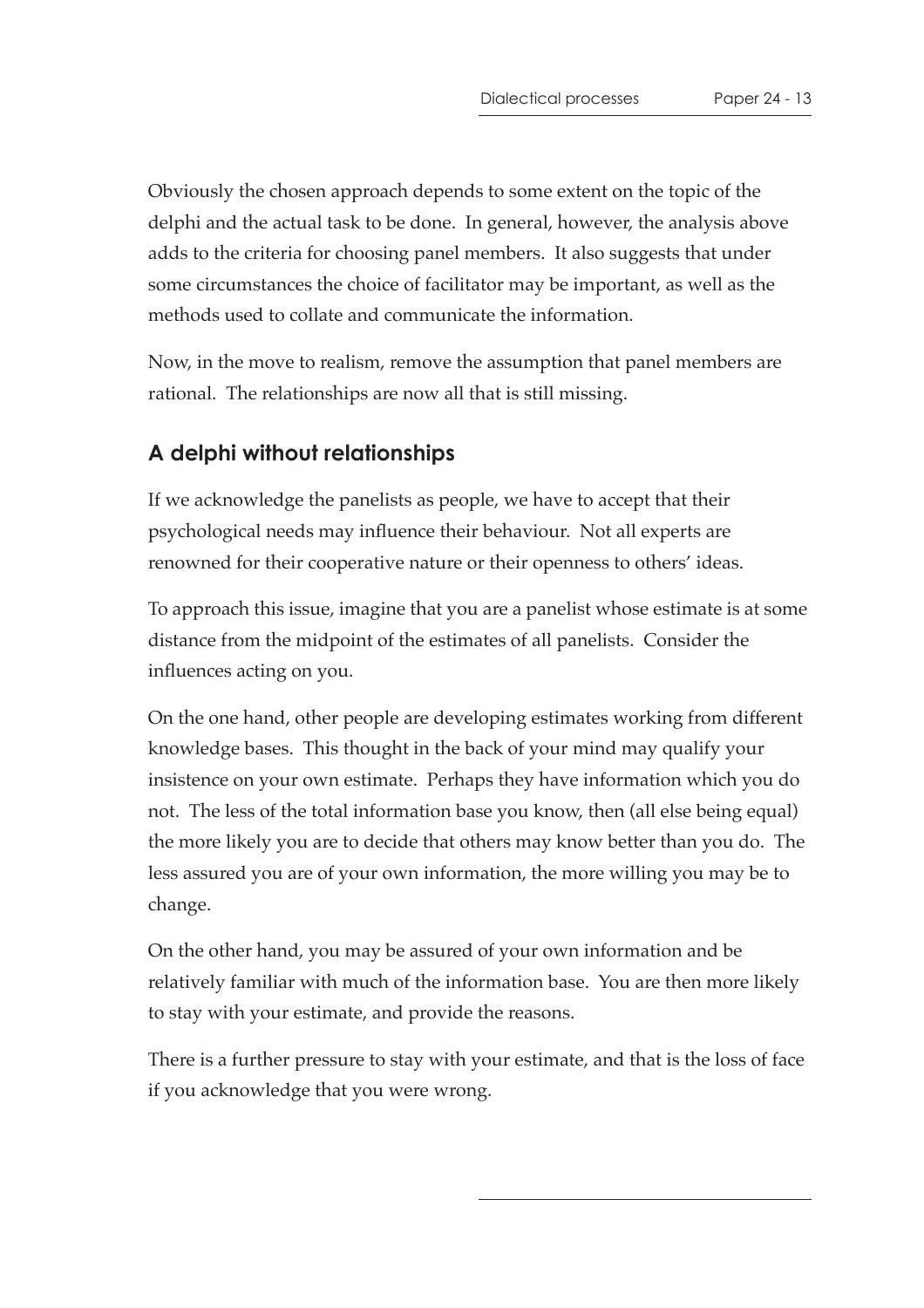The further you are from the emerging consensus, the greater the pressures in both directions. If you are almost at the point of consensus, then it may matter little whether you change or not. If you are a long way from it, then there are two very different possibilities. It may be that you are very wrong, hence the strong pressures to conform. But on the other hand, it may be that you have access to important information, and few others do. There is pressure to stay with your estimate.

This issue may have important design implications. It is not apparent how panelists might distinguish between being very wrong and having important information. But if they can make that distinction, then the delphi may identify and share precisely that information which is important but generally lacking.

With this examination to provide the context, I can now propose some modifications to the criteria already developed.

- panelists are more likely to change their estimates when they know they lack some relevant information (this suggests, too, that delphi may be better suited to large and complex multi-disciplinary issues)
- $\blacksquare$  it will help if the process is one which encourages people to provide missing information
- $\blacksquare$  the panelists are protected in some way against loss of face
- information which is relevant and important but obscure must be brought out into the open.

The facilitator may be able to influence all of these in the way the panelists are briefed.

In a short while I will attempt to bring together the different conditions in a discussion of the conduct of delphi. There is, however, one simplifying assumption which has not yet been revoked: I have not yet considered the effect of relationships between panel members.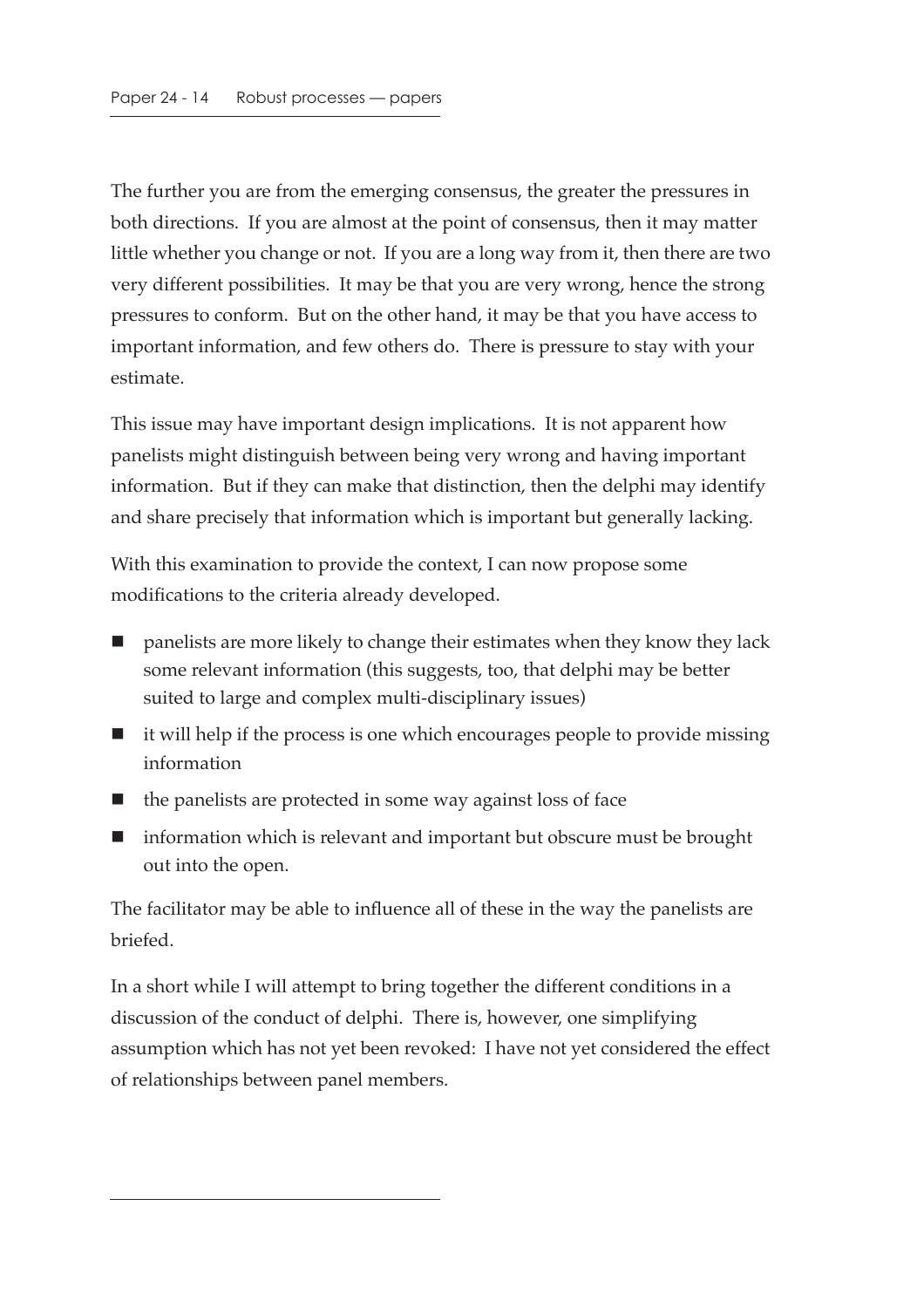In fact, a mail delphi manages relationships by ruling them out of order. Information is exchanged by mail, and usually anonymously. If necessary, the researcher can edit the information of its more libellous or attacking pieces. I will therefore disregard the final assumption for now, and take it into account later in the consideration of face-to-face versions of delphi.

## **Delphi reconsidered**

With benefit of the prior analysis, I will now describe in some detail how a mail delphi might be conducted for best results. The main phases are:

- 1 determine the research question
- 2 recruit and brief the panel
- 3 ask the question panel members provide an estimate in response
- 4 collate and distribute the responses
- 5 panel members adjust their estimate or provide reasons.

Steps 4 and 5 are repeated ideally until convergence — more often until a preset number of rounds have been conducted.

#### **The research question**

The research suggests that the cyclic nature of delphi does have some effect. The use of experts, on the other hand, is questionable. Armstrong (1985:92), for example, summarises the results of forecasts by experts (not just using delphi):

*"Evidence is available from well over 100 studies on the value of experts. Of these studies, only a few suggested that expertise improved forecast accuracy, and, even here, the gains were small."*

Armstrong's objection isn't to experts offering information on subjects they are familiar with. It's in making forecasts. The importance of delphi, then, isn't in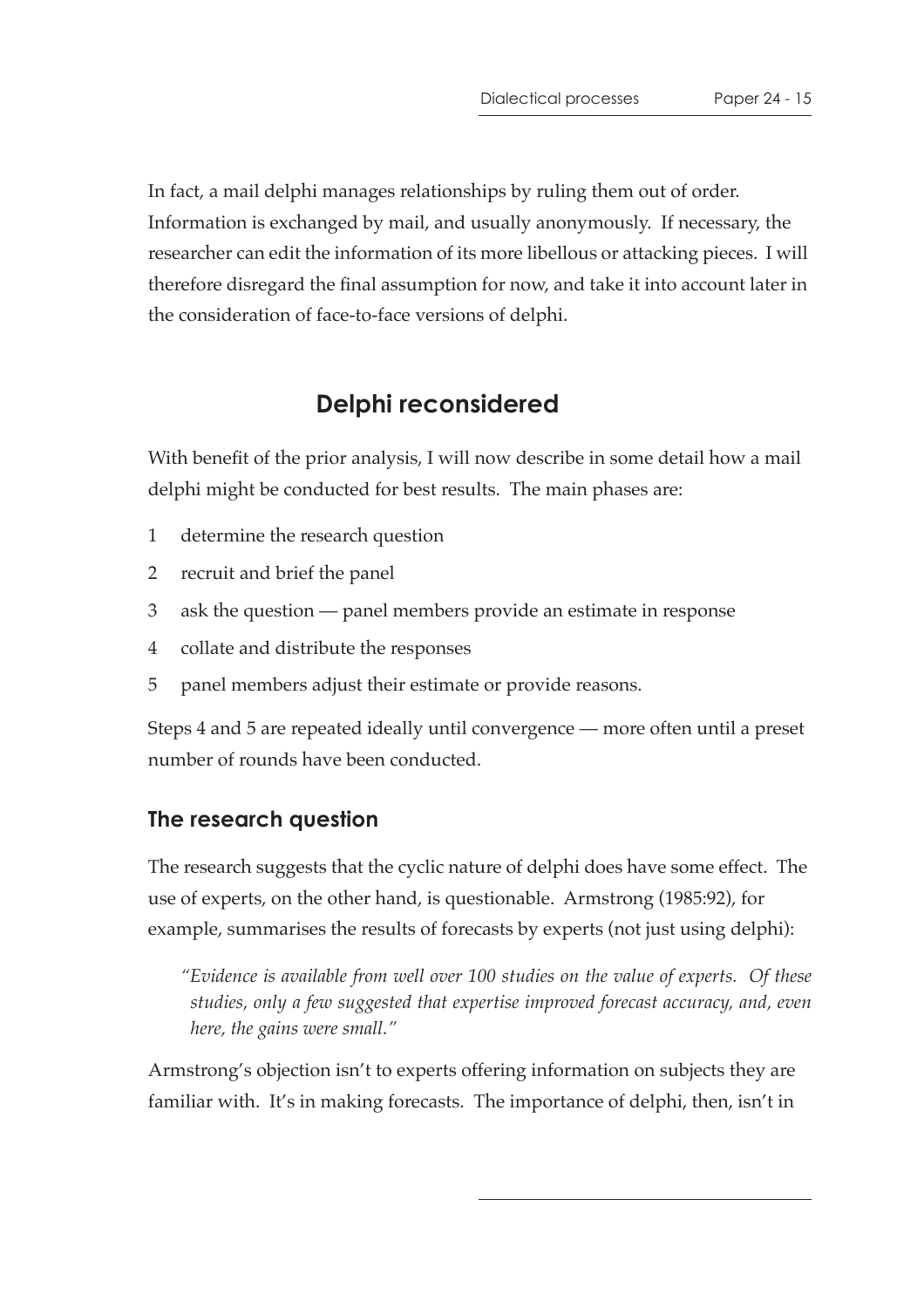the forecast which experts provide. It is in the information they give within their area of expertise.

The advantages of cyclic processes are immediately apparent. In much decisionmaking, there is a tendency for people to leap to solutions without first checking the adequacy of information. In a cyclic process there are multiple opportunities for information to be considered.

All that is required is for there to be some mechanism for missing information to be identified and brought to the panel's notice. In a mail delphi, this is provided by the requirement that, if a panel member retains an estimate, she is expected to provide information to support her decision. As we have seen above, there are dual pressures. Panelists either defend an estimate and to conform to an emerging consensus.

In other words, an important part of delphi is the emphasis given to discrepant information. Those panelists who have access to important information that is not widely known are motivated to provide it.

To provide a framework for analysis, consider first just what functions a delphi serves. The user of the delphi hopes for the best possible estimate. And accurate estimates depend upon...

- adequate information;
- accurate information;
- a thorough analysis of the information.

It is the responsibility of the panelists to provide the information. The *adequacy* of the information depends upon choosing panelists who between them have the necessary information. If the irregularly-shaped area of Figure 2 above represents the entire body of relevant information, the panelists must be chosen so that between them this area is fully covered.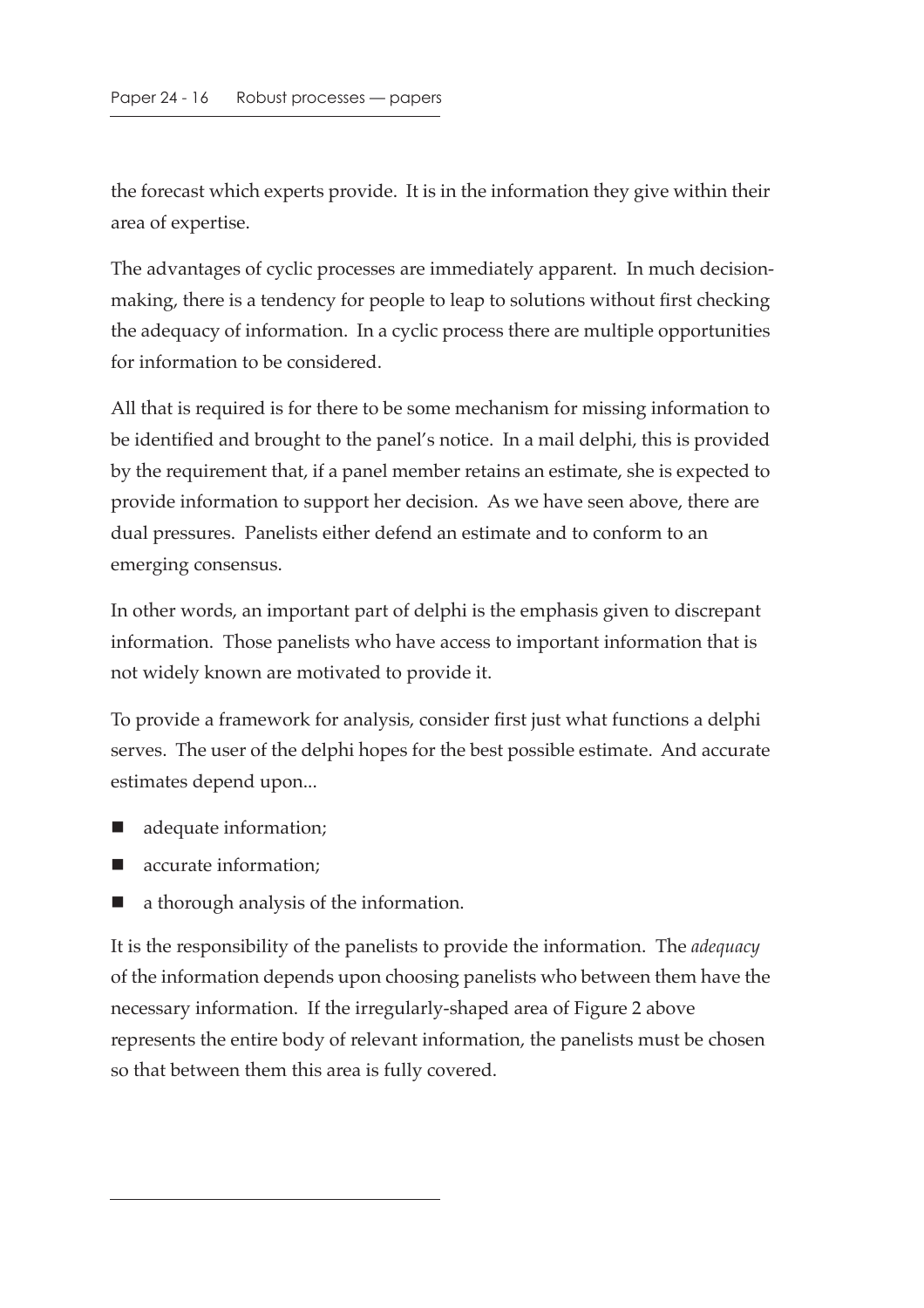In a sense, the panelists are there in two roles. They are representatives of the information base. They are also the decision-makers who are to use that information. If there is some part of the information which is not "represented" (the shaded part of Figure 2) there is a risk that the decision will be poor.

It is therefore important to the conduct of a mail delphi that the panelists between them have access to all of the relevant information. In this respect, I would expect choice of panelists to be an important task of the user of a delphi.

Note, too, that in a typical delphi no one panelist initially has access to all the information. There is otherwise little point in using a delphi. If any one person has access to all the information, you may not need a panel.<sup>11</sup>

There are other characteristics of the panelists, too, which can be identified. Even if the panel as a whole can access all the information, it is still necessary that all of the information is taken into account. The panelists must therefore be able to take information outside their own area into account when it is provided to them.

As mentioned, the ideal is to have a group of people who between them cover the entire range of relevant information. In addition, each of requires skills at drawing conclusions from a large body of information.

When the panel has been chosen, the *logic* of the process is what enables agreement to emerge out of the different views of panel members. This might be called the "task" aspect of delphi. It might be expected, then, that ...

 $\blacksquare$  the first round generates the initial estimates; from this, each panel member learns the range of estimates, and where her  $^{12}$  own estimate sits within them

<sup>11.</sup> This is not entirely true even if all panelists have access to all the information. Different panelists may give priority to different elements of the information they have. Delphi may then serve the purpose of encouraging them to reconsider the priorities.

<sup>12.</sup> Feminine pronouns are to be taken as referring to both genders except when the context determines otherwise.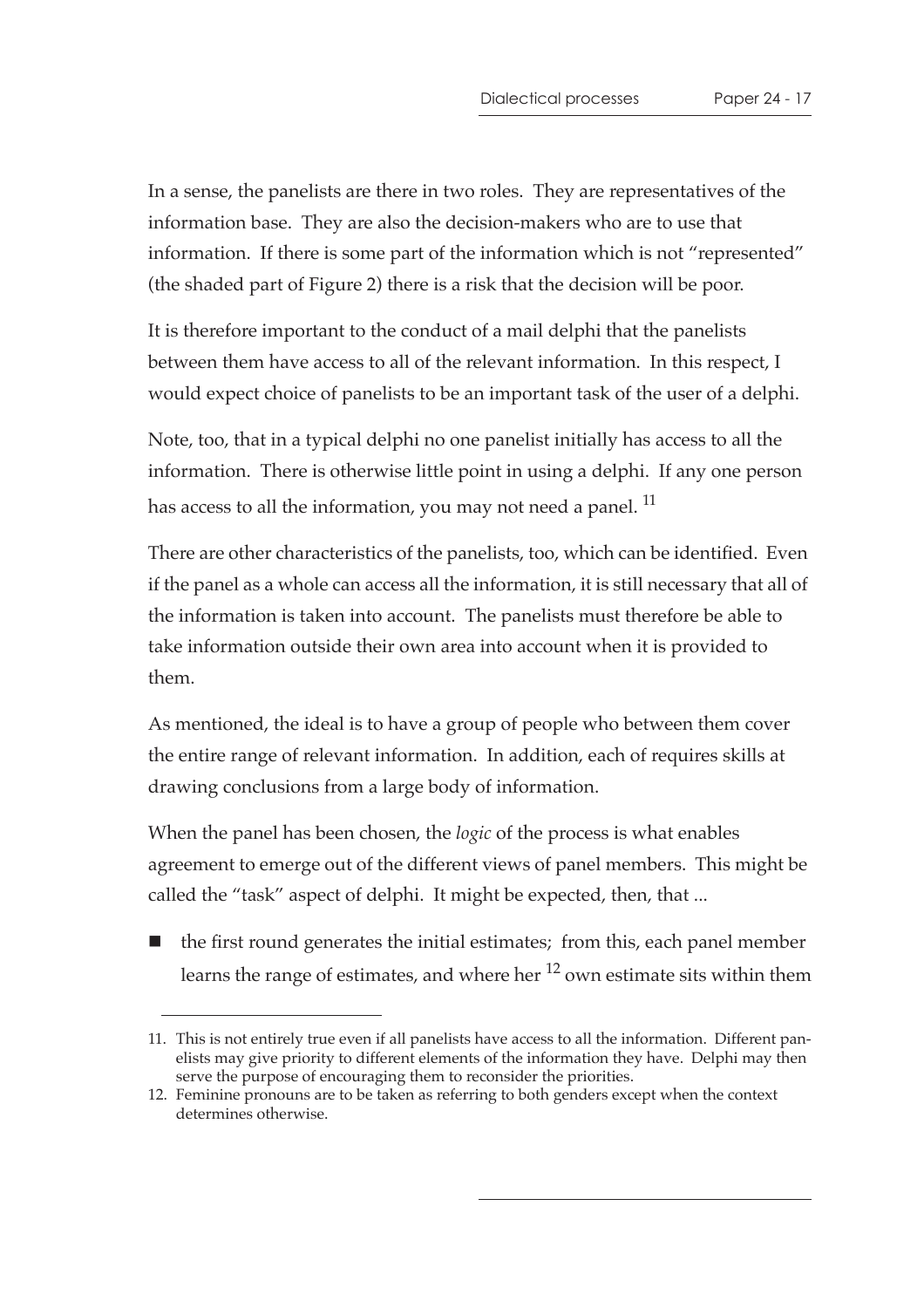- the second round generates some convergence, but presumably mostly on the part of those who were not strongly committed to their estimate
- the third round gives sharing of critical and relevant information, and thus generates further consensus.

#### **The task aspect of a mail delphi**

We have already discussed that, on any one round, panel members have a choice. They may adjust their estimate in the direction of the emerging consensus. If they do not wish to do this, they must *provide more information* to explain their estimate. You might almost say that both agreement and disagreement are encouraged. Those who are most convinced that their judgment is based on the most relevant information are least likely to change their estimate. This may be particularly true if they have reason to believe that they have important information which others lack.

If you think about this, most of the exchanged information is likely to come from the "deviants"  $13$  — those whose views are more extreme but who have access to information justifying it. Complex issues are often those for which a large body of information is relevant. It often happens, therefore, that many different pieces of important information are each known only to some panel members. The process helps to identify the most important information and make it available to all.

To put it differently... At the start of the first round, each panel member has access to a somewhat different base of information. She makes her decision on the basis of this limited information. By the end of the final round, the most important of this information has been pooled. Each panel member then has a wider range of information to draw on in making her decision.

<sup>13.</sup> And, as the literature on change informs us, it is from the deviants that change very often comes. See, for example, R.M. Kanter (1983), *The change masters: corporate entrepreneurs at work*, London: Unwin.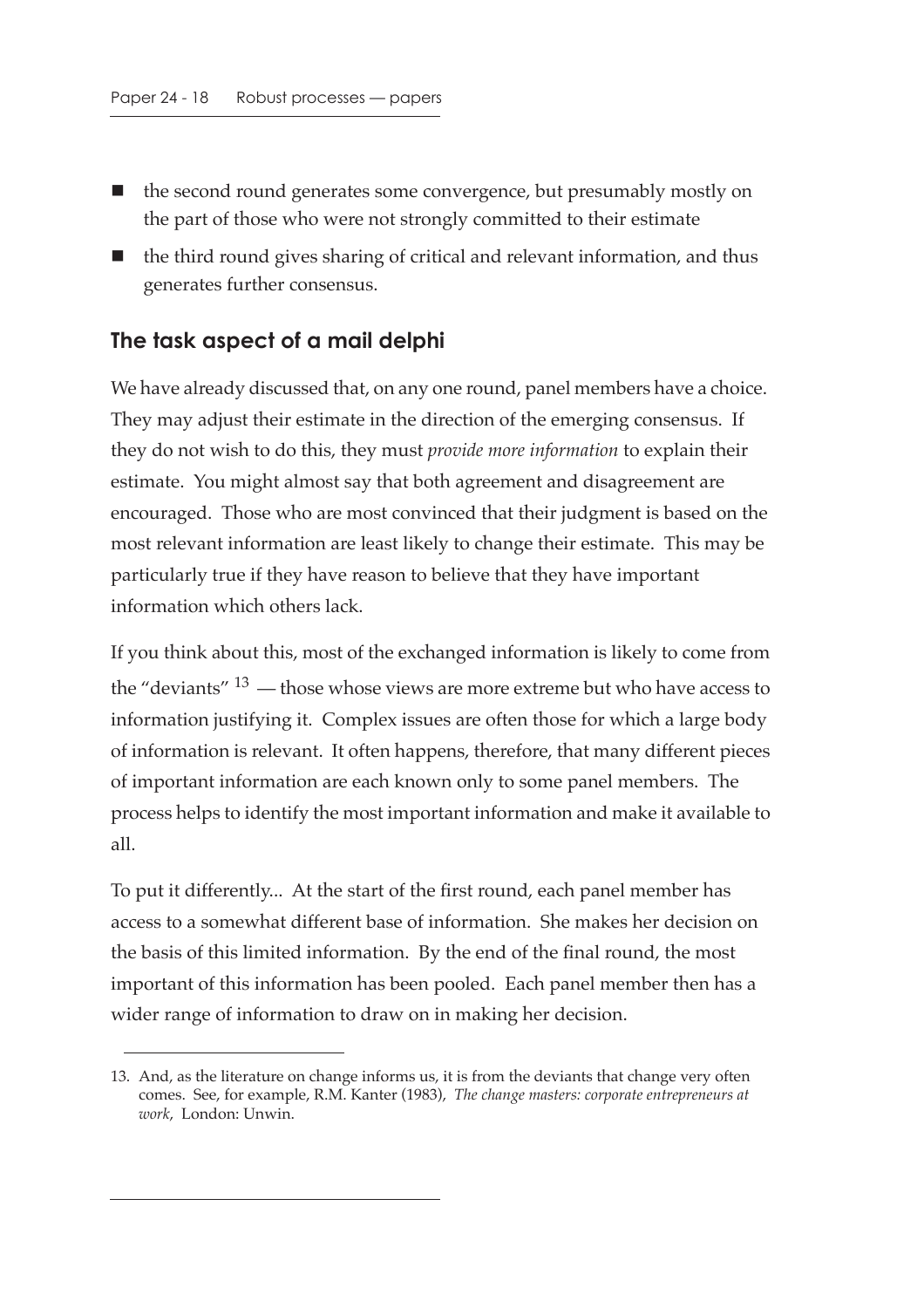A premium is thus placed on judgments which people hold with some confidence, and which tend to *disconfirm* the emerging consensus. This is what distinguishes dialectical processes from consensual processes. The latter focus more on those aspects on which people initially agree.

The amount of relevant information available to each person increases as information is pooled, as already stated. A well-constructed delphi is a process of mutual education. The quality of information can also be expected to improve. As the delphi proceeds people are likely to become more detailed in their defence of their position. They may also become more careful in response to the challenge which others provide.

Notice what makes this a dialectic process. Firstly, it focusses on the information which is *discrepant*. Secondly, it seeks to use this information to improve the collective final decision. Multiple cycles enable the gradual exchange of critical and relevant information. Building up a better information base allows the participants to make better decisions. As participants become more similar in the information base they have, so they also converge towards a common conclusion.

This completes for the moment our consideration of the "task" aspect of the process. It provides for better decision-making by giving people access to more and better information. There is also a "relationship" aspect to collective processes, as many theories of group process have attested. <sup>14</sup>

#### **Relationship aspects of a mail delphi**

As I have said, when it comes to managing relationships it is an important feature of the activity that it is conducted by mail. In effect, this manages the interpersonal dynamics by partly *removing* them. Many of the usual

<sup>14.</sup> The best known of them is probably that due to R.F. Bales (1950), *Interaction process analysis: a method for the study of small groups*, Cambridge, Mass.: Addison-Wesley.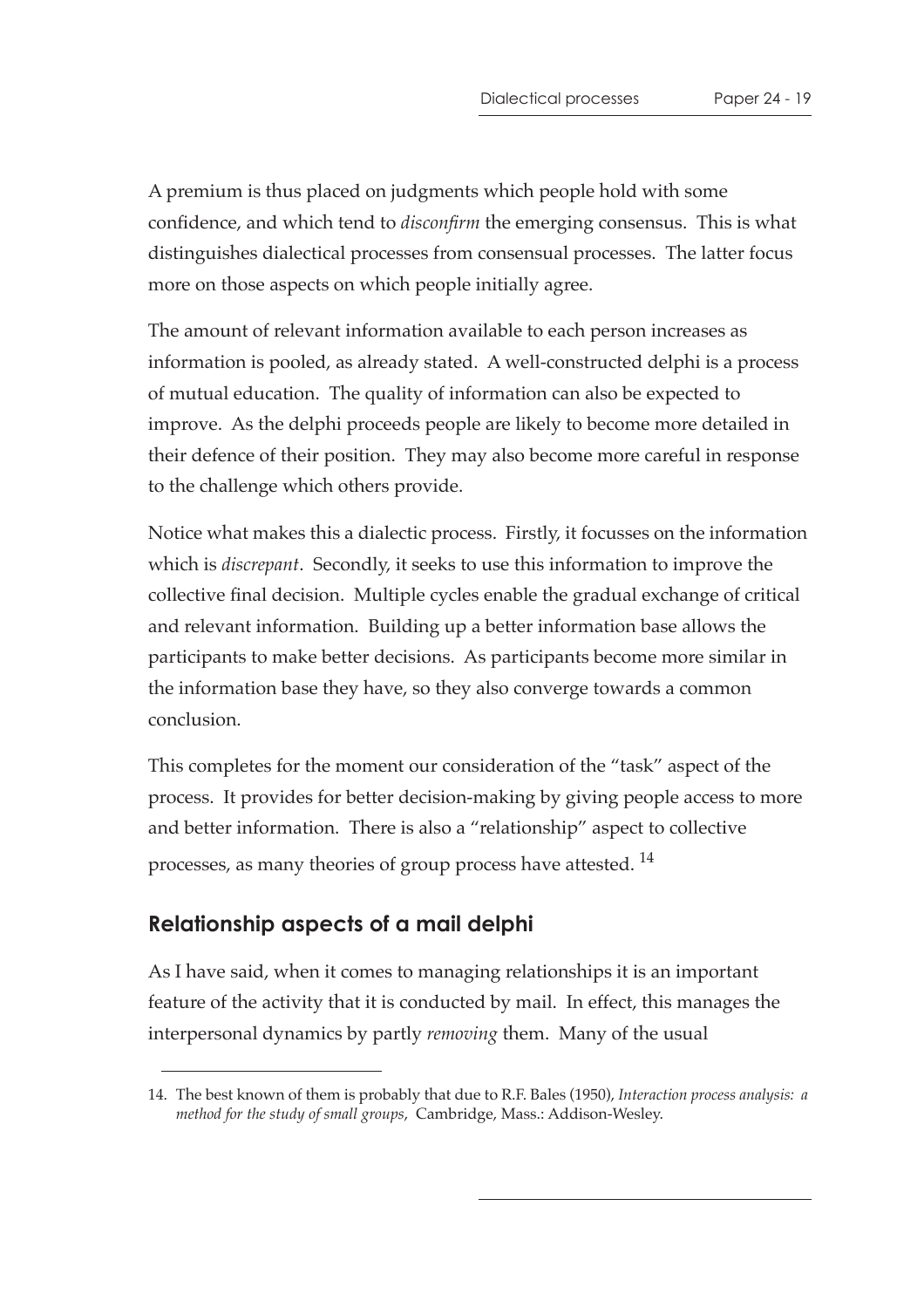interpersonal issues are lessened. There is less pressure to conform. There is also likely to be less posturing and less defensiveness as people strive to maintain face. All else being equal, it is therefore easier to achieve a high quality of information.

There is still *some* pressure to conform. People with deviant estimates either have to adjust their estimate, or reveal their evidence and reasoning to other panel members. Competition still prevails, too, though in a less harmful form. People are encouraged to provide information which supports their own view. These twin forces of competition and conformity help to create the agreement out of disagreement. But as the panel members are anonymous, it is less costly to their ego to change their mind as they acquire better information and understanding.

These are the same dynamics which have to be managed if a delphi is to be run face to face. The *logic* of the process can be applied to a variety of situations, from large group decision-making to diagnostic interviews  $^{15}$  to conflict resolution.  $^{16}$ Provided the interpersonal aspects are managed well enough, the same logic can be applied to a face-to-face delphi process.

## **Delphi face-to-face**

A face-to-face delphi offers considerable time economy. It can be run in a single half-day or day (or even less), instead of being spread out over several weeks or months. It allows complex and unquantifiable issues to be addressed relatively easily. It doesn't require as much ability from the facilitator to understand and be able to summarise the information presented.<sup>17</sup>

<sup>15.</sup> I have described a dialectic form of interviewing elsewhere, including in the monograph *Convergent interviewing*, Chapel Hill: Interchange, 1987.

<sup>16.</sup> For descriptions of my approach to conflict resolution see either *Frameworks for conflict resolution* (mimeo, 1989) or *Learning to communicate*, Interchange and University of Queensland Bookshop, 1986.

<sup>17.</sup> This was written before groupware was in common use.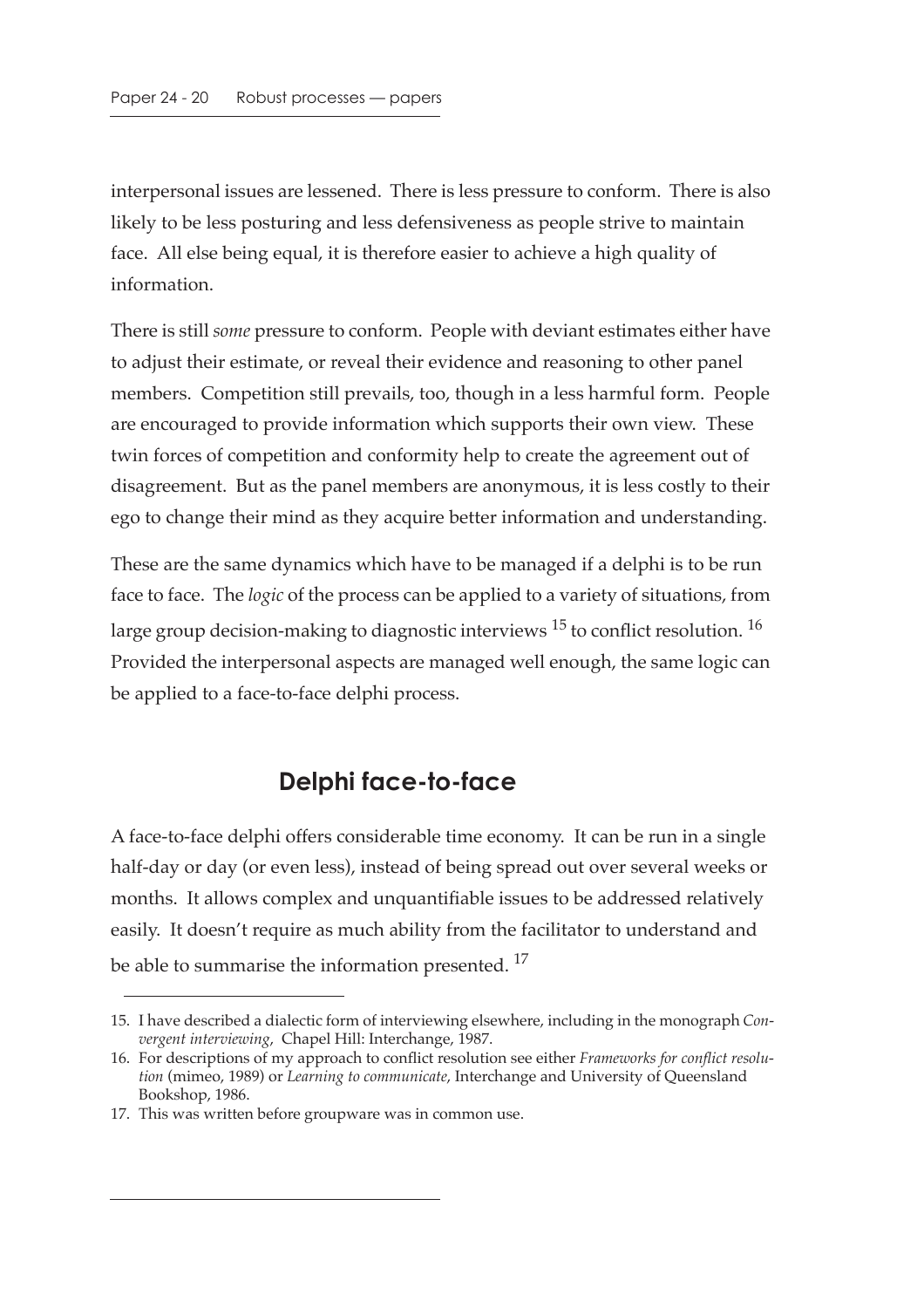These advantages arise because it *is* face to face. The disadvantage is that it does require some level of facilitation skills from the facilitator. For safety, in fact, it is useful if she is quite experienced, and also has good conflict resolution skills as part of her repertoire.

Here is a summary description of the process. <sup>18</sup> A more detailed consideration of some of the issues appears later.

- 1. *Introduction*. The facilitator explains the process, and encourages both honesty and respect for other people.
- 2. *Individual work*. Each person works alone to respond to a question which defines the required information. At this stage, only a response is required, not an argument or justification.
- 3. *Small group information collection*. Participants collect together in groups with people from a similar background. They prepare a group list of information, arranged in order of importance.

The use of groups of *similar* people makes it likely that information important to a particular category of participant will reach the whole-group list. With groups of dissimilar people, minority information may be ignored.

The small group also gives individuals a chance to rehearse their arguments before revealing them in the riskier environment of the large group.

4. *Whole group information collection*. The facilitator gathers the important items from each group on newsprint. To do this, she asks each group in turn to contribute the one most important item which is on the group list but not yet on the plenary list. Several rounds of the groups can be used to capture all of the important information.

If it is numerical information, each will will typically provide a single estimate.

<sup>18.</sup> Based on the description in my *Helping groups to be effective: skills, processes and concepts for group facilitation*, Chapel Hill: Interchange, 1987.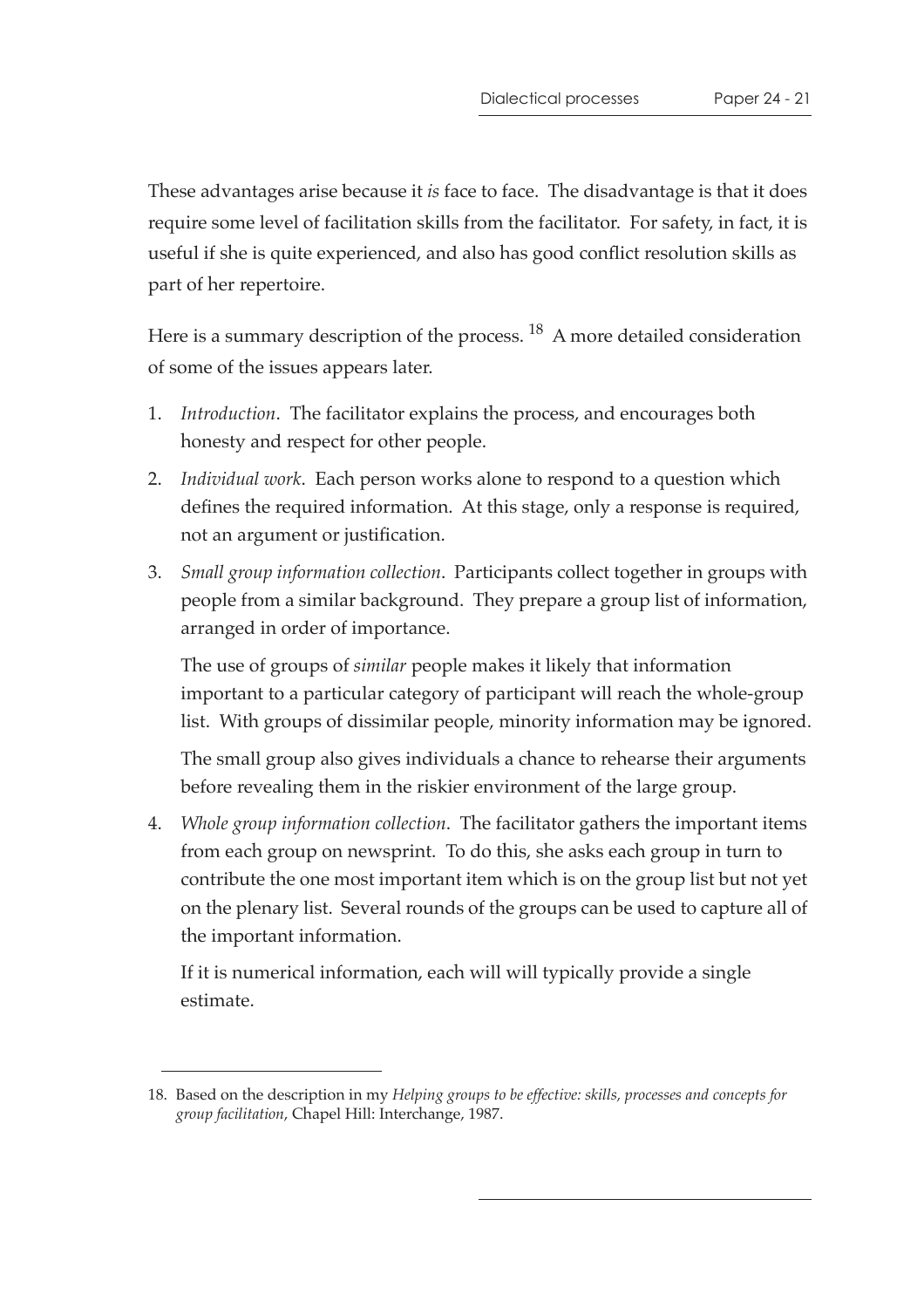- 5. *Whole group information analysis*. A voting procedure (in which participants have multiple votes) is used to rank the items from most to least important. A natural cut-off point is chosen between items with high scores, and those with low scores.
- 6. *Individual reconsideration*. Each person considers what changes she wishes to make to the group list in the light of the plenary list.
- 7. *Small group reconsideration*. Small groups compare the list of top items on the group list to those on the plenary list. Where the group list differs from the plenary list, the group has two options — change its list to conform to the plenary list; or develop evidence for changing the plenary list more in the direction of the group list.

This is done as follows. The group adds to its list those items from the plenary list which were previously omitted, but it is now prepared to accept.  $19$  It prepares a brief report supporting any of the items from its list which it believes should be added to the plenary list.

This is important: The group spokesperson is not to persuade others to the group's point of view, but to *present evidence* which her group thinks that others may have overlooked.

Each group documents its revised list on one sheet of newsprint, and its evidence (in note form) on another.

8. *Whole group report back*. Groups report back. Their revised lists are displayed without comment. Each group in turn displays its sheet of evidence and speaks briefly to it. A facilitator manages the process by drawing immediate attention to any persuasion or advocacy.

Each group report is followed by a brief session of questions. These must be questions *for clarification only*, and not debate or argument.

Steps 5 to 8 form the loop of the cyclic process. Cycling can continue until consensus emerges or the available time is exhausted.

<sup>19.</sup> I sometimes require groups to make changes by substituting a small number of items from the plenary list for the same number of items on their group list.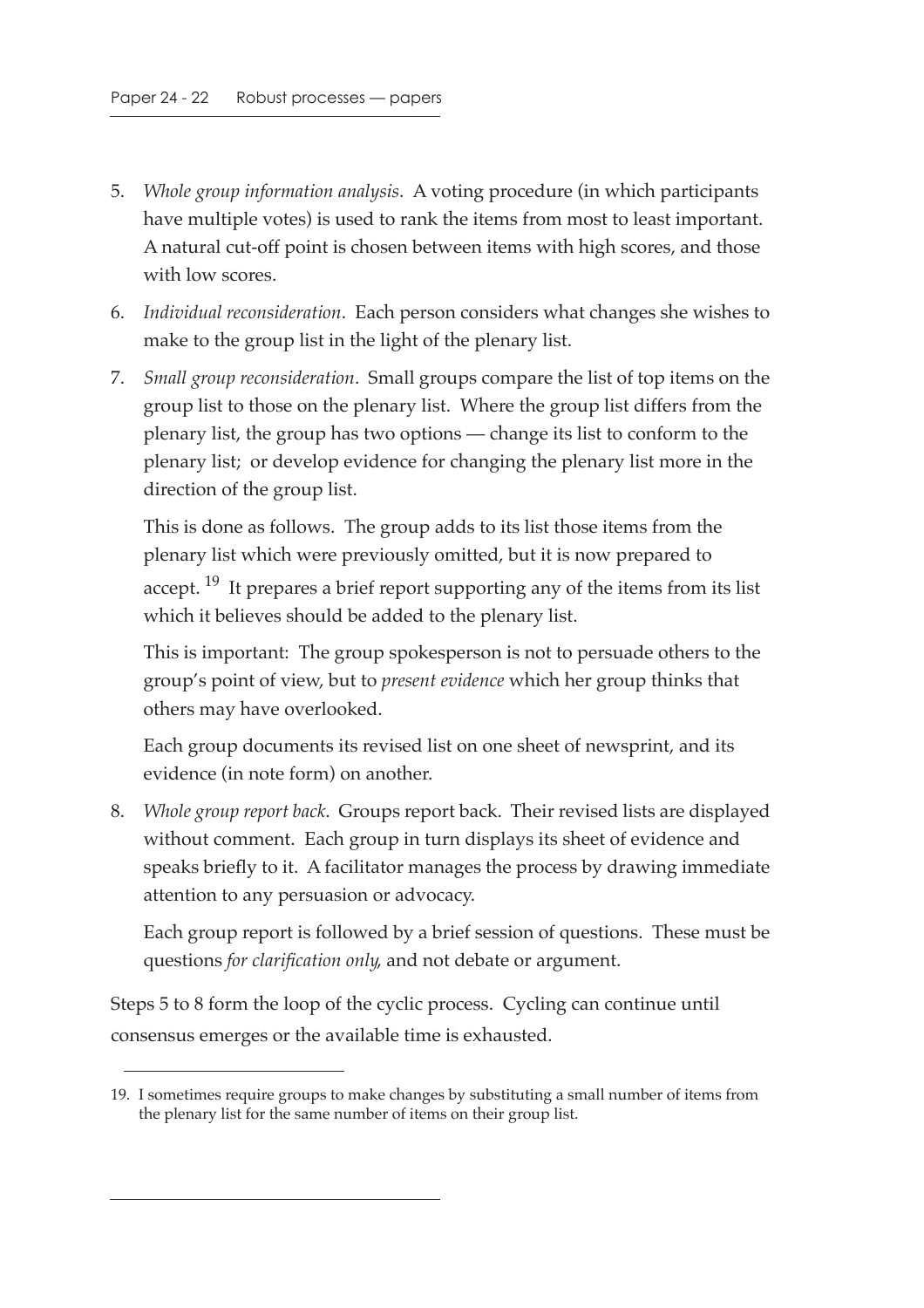The central part of this process is shown diagrammatically in Figure 3.



If the process is managed well enough this can yield good results in quite a short time. It might be used, for example, as a more rigorous substitute for the focus groups, or group interviews, 20 which are common in marketing research. As with many such processes, the interpretation of information is done by the participants rather than by the facilitator. This makes it particularly suitable for qualitative information.

<sup>20.</sup> See for example A. Hedges (1985), Group interviewing, in R. Walker, ed, *Applied qualitative research*, cited above.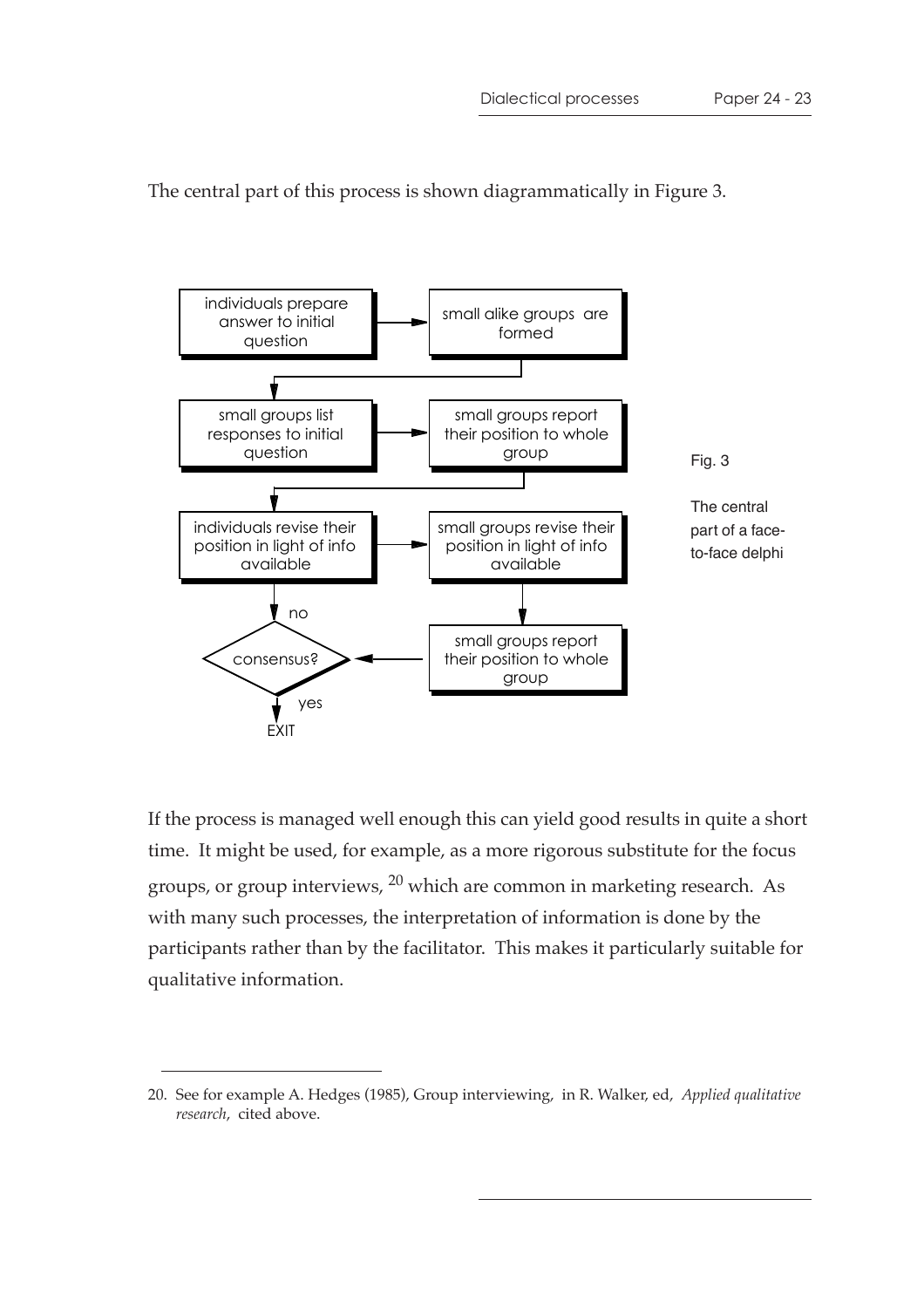You will notice that the essential logic of the process is not greatly different from a mail delphi, except in two respects...

- The first round has the additional function of identifying people of like views, so that small groups can be formed on this basis. In fact, one can leave panel members working as individuals; but I find a process based on alike small groups offers some advantages in time, and in giving more weight to minority views.
- The summary of information and identification of agreement need not be explicit. Each participant reaches her own conclusion from the information pooled and the collected votes on the importance of that information. This both excuses the facilitator from needing specialist information in the field, and allows qualitative information to be used more readily. Again, there is no reason why quantitative information cannot be used.

As mentioned earlier, you can see that the task process is not all that different from the more usual variety of delphi. The relationship aspects, however, are very different.

### **Managing relationships in a face-to-face delphi**

It is already apparent, I imagine, that a face-to-face delphi does require reasonably skilled facilitation. This can be done by managing the pressures to conformity and individuality in such a way that they are constructive rather than destructive. In this section I consider how this might be done.

An important part of this is the introduction the facilitator provides, and the effects of the very early stages of the activity. Some initial relationship-building or "ice-breaking" is useful. (One of the most powerful I have used is the "personal history trip"  $^{21}$  described in other documents.) So are initial

<sup>21.</sup> For example in B. Dick and T. Dalmau (1988), *To tame a unicorn: recipes for cultural intervention*, Chapel Hill: Interchange.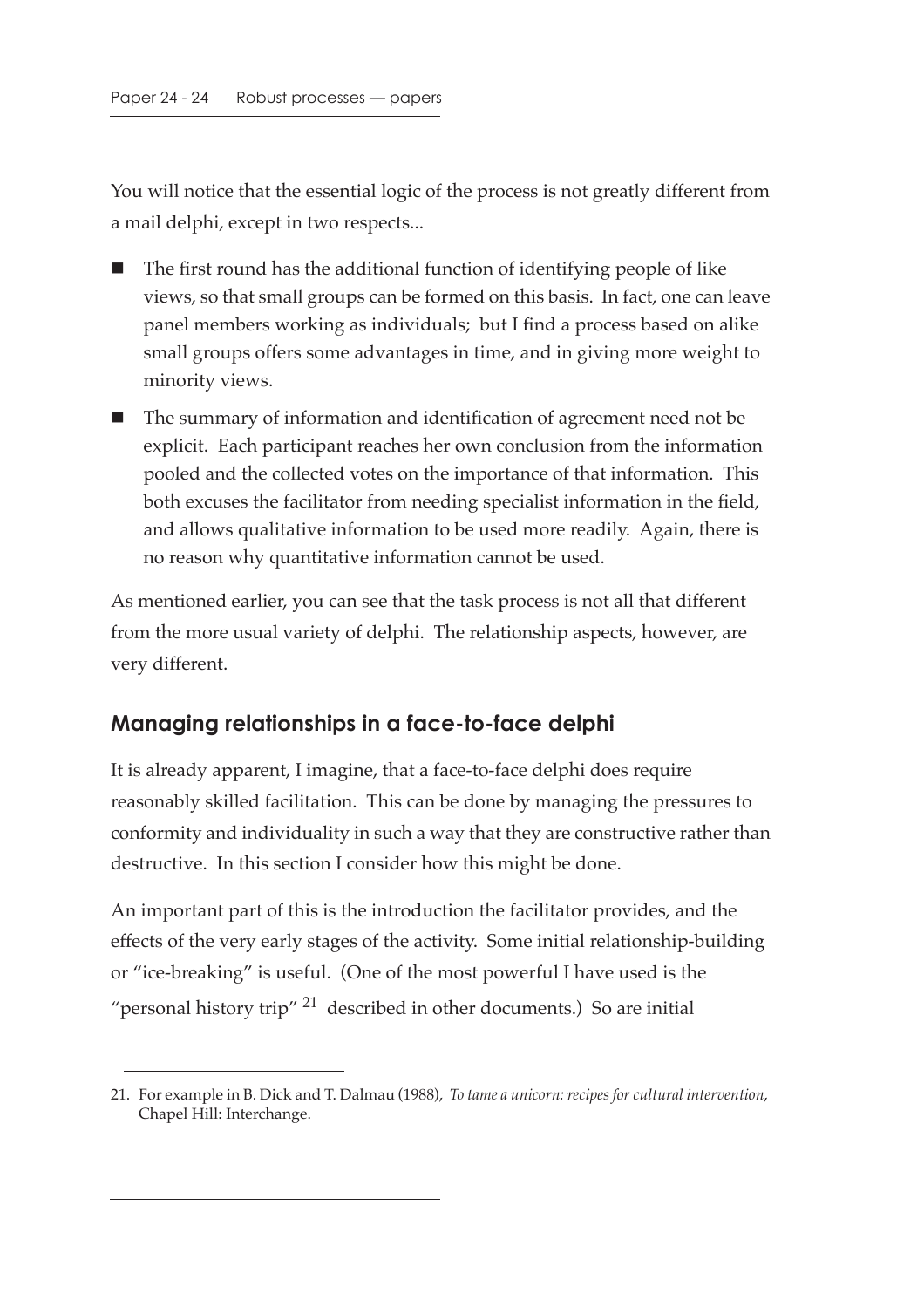instructions which encourage people to exchange information in such a way that ...

- they are as *clear and informative* as they can be; but ...
- they don't paint themselves into a corner; that is, they are willing to *let go* of their own position in the light of new information;
- throughout, they *respect* other people as people; and ...
- that in any information exchange they concentrate on *informing rather than persuading*.

To this end, the initial instructions might go something like this ...

*"It is absolutely essential to the process that you speak out about your own point of view. It is extremely helpful if you do that in such a way that you don't back yourself into a corner, and that you treat people with respect even while you are challenging their views.*

*"The purpose of the activity is to learn from one another. We can make more informed decisions based on more and better information than any one of us is likely to bring to this activity.*

*"From time to time during the activity you will be asked to report your own view, or that of a small group. It will help if you recall at these times that the purpose of your report is to inform, not persuade. Our intention is not to have one view prevail, but to arrive collectively at a view that is better than any of the individual perceptions we bring with us."*

It doesn't hurt to have a summary chart or overhead visible throughout the activity. An example follows.

The purpose of these interventions is to encourage a combination of honesty and concern for others. Participants are asked to be direct and open, but also to be specific and to respect others' opinions. Those of you familiar with Chris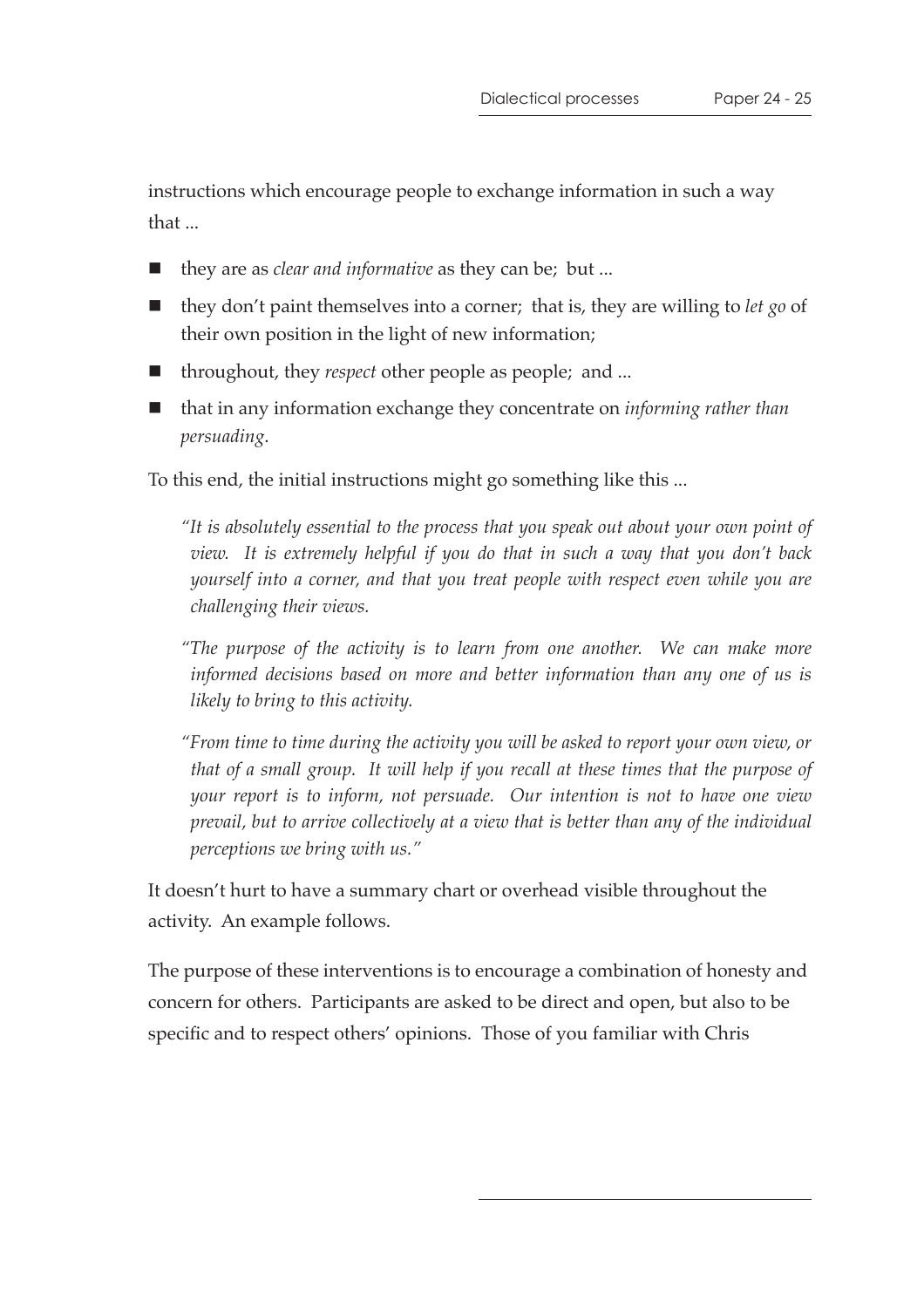# **Groundrules** Clarity and honesty Willingness to let go Respect for the person Information, not persuasion

Argyris' Model 2 conditions 22 may have noticed the similarity. You might view the outcome as constructive and manageable conflict.

Destructive conflict may still emerge at times between groups. If it does, the facilitator can use conflict management processes. As these are also dialectic processes, they are a natural extension of the face-to-face delphi.

## **Bibliography**

- Armstrong, J. Scott (1978), *Long-range forecasting: from crystal ball to computer*, New York: Wiley
- Best, Roger J. (1974), An experiment in delphi estimation in marketing decision making, *Journal of Marketing Research*, 11, 448-452.
- Delbecq, A.L., Van de Ven, A.H. and Gustafson, D.H.(1975), *Group techniques for program planning: a guide to nominal group and delphi processes*, Glenview, Ill.: Scott Foresman.
- Dick, B (1987), *Helping groups to be effective: skills, processes and concepts for group facilitation*, Chapel Hill: Interchange, 1987.
- 22. C. Argyris and D.A. Schön (1974), *Theory in practice*, Jossey-Bass.